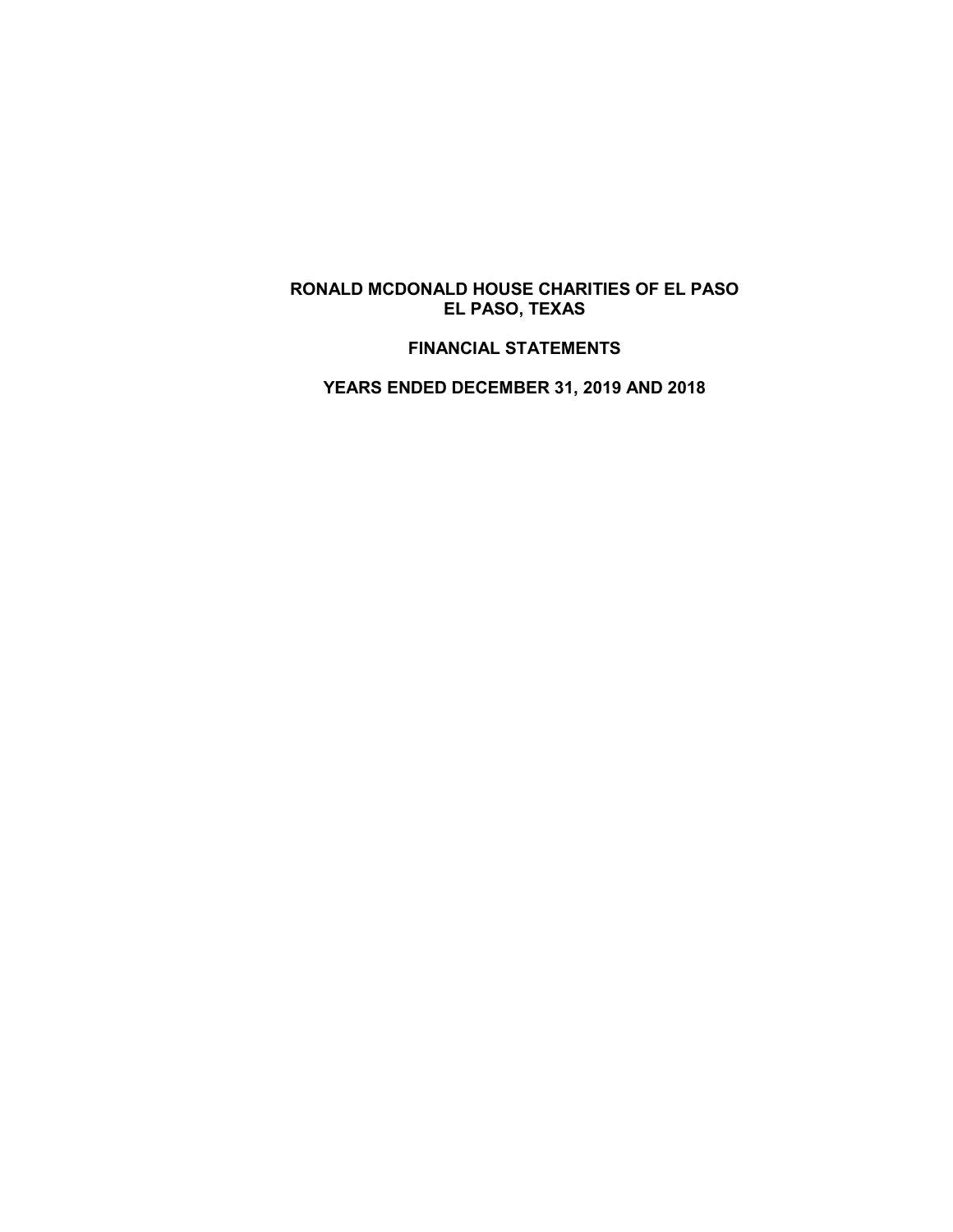# **RONALD MCDONALD HOUSE CHARITIES OF EL PASO TABLE OF CONTENTS YEARS ENDED DECEMBER 31, 2019 AND 2018**

| <b>INDEPENDENT AUDITORS' REPORT</b>      |   |
|------------------------------------------|---|
| <b>FINANCIAL STATEMENTS</b>              |   |
| STATEMENTS OF FINANCIAL POSITION         | 3 |
| <b>STATEMENTS OF ACTIVITIES</b>          | 4 |
| <b>STATEMENTS OF FUNCTIONAL EXPENSES</b> | 5 |
| <b>STATEMENTS OF CASH FLOWS</b>          |   |
| <b>NOTES TO FINANCIAL STATEMENTS</b>     | 8 |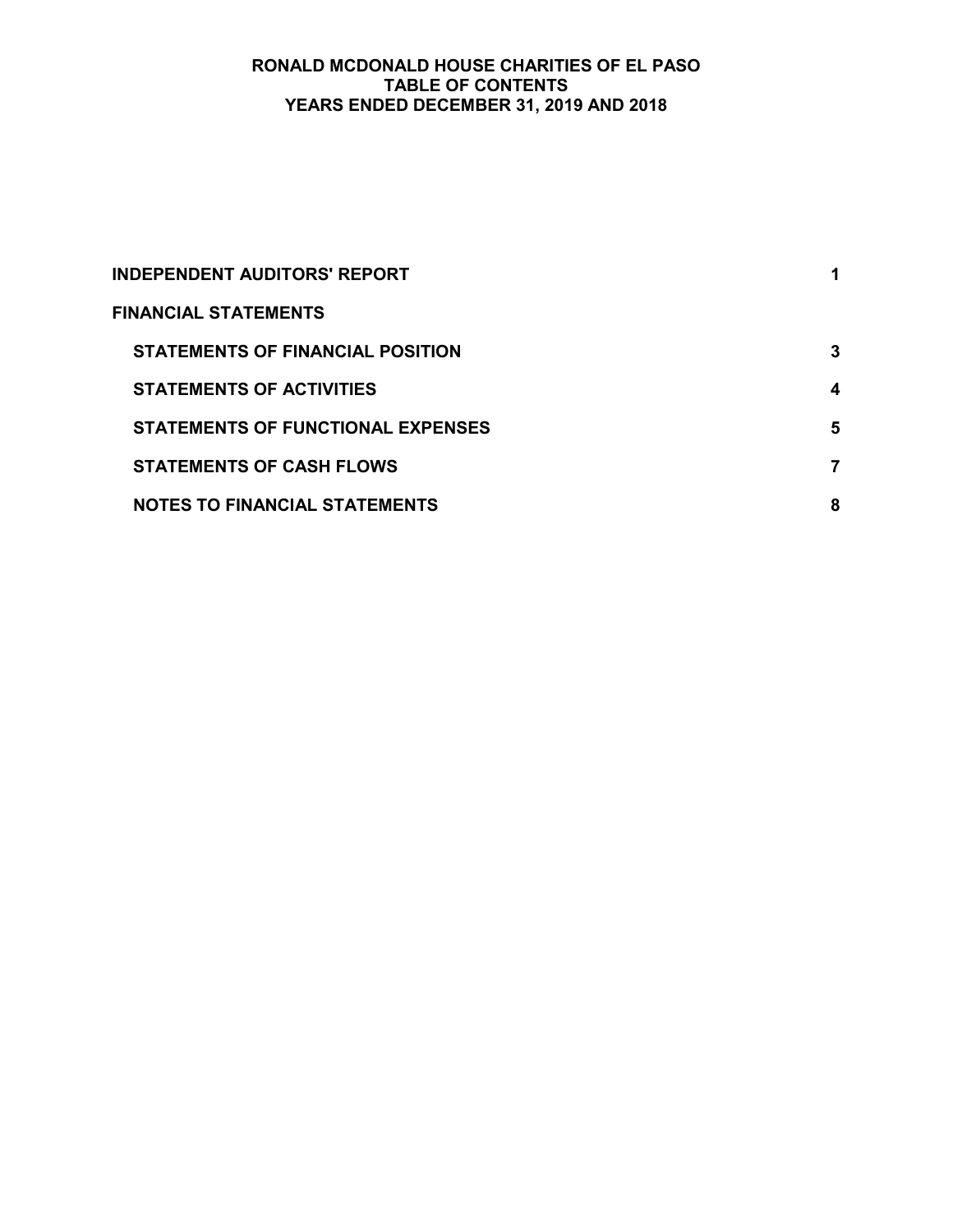600 SUNLAND PARK, 6-300 EL PASO, TX 79912

P 915 356-3700 F 915 356-3779 W GRP-CPA.COM



# INDEPENDENT AUDITOR'S REPORT

To the Board of Directors Ronald McDonald House Charities of El Paso, Inc.

We have audited the accompanying financial statements of Ronald McDonald House Charities of El Paso, Inc. (a nonprofit organization), which comprise the statements of financial position as of December 31, 2019 and 2018, and the related statements of activities, functional expenses and cash flows for the years then ended and the related notes to the financial statements.

### **Management's Responsibility for the Financial Statements**

Management is responsible for the preparation and fair presentation of these financial statements in accordance with accounting principles generally accepted in the United States of America; this includes the design, implementation, and maintenance of internal control relevant to the preparation and fair presentation of financial statements that are free from material misstatement, whether due to fraud or error.

#### **Auditor's Responsibility**

Our responsibility is to express an opinion on these financial statements based on our audits. We conducted our audits in accordance with auditing standards generally accepted in the United States of America. Those standards require that we plan and perform the audit to obtain reasonable assurance about whether the financial statements are free from material misstatement.

An audit involves performing procedures to obtain audit evidence about the amounts and disclosures in the financial statements. The procedures selected depend on the auditor's judgment, including the assessment of the risks of material misstatement of the financial statements, whether due to fraud or error. In making those risk assessments, the auditor considers internal control relevant to the entity's preparation and fair presentation of the financial statements in order to design audit procedures that are appropriate in the circumstances, but not for the purpose of expressing an opinion on the effectiveness of the entity's internal control. Accordingly, we express no such opinion. An audit also includes evaluating the appropriateness of accounting policies used and the reasonableness of significant accounting estimates made by management, as well as evaluating the overall presentation of the financial statements.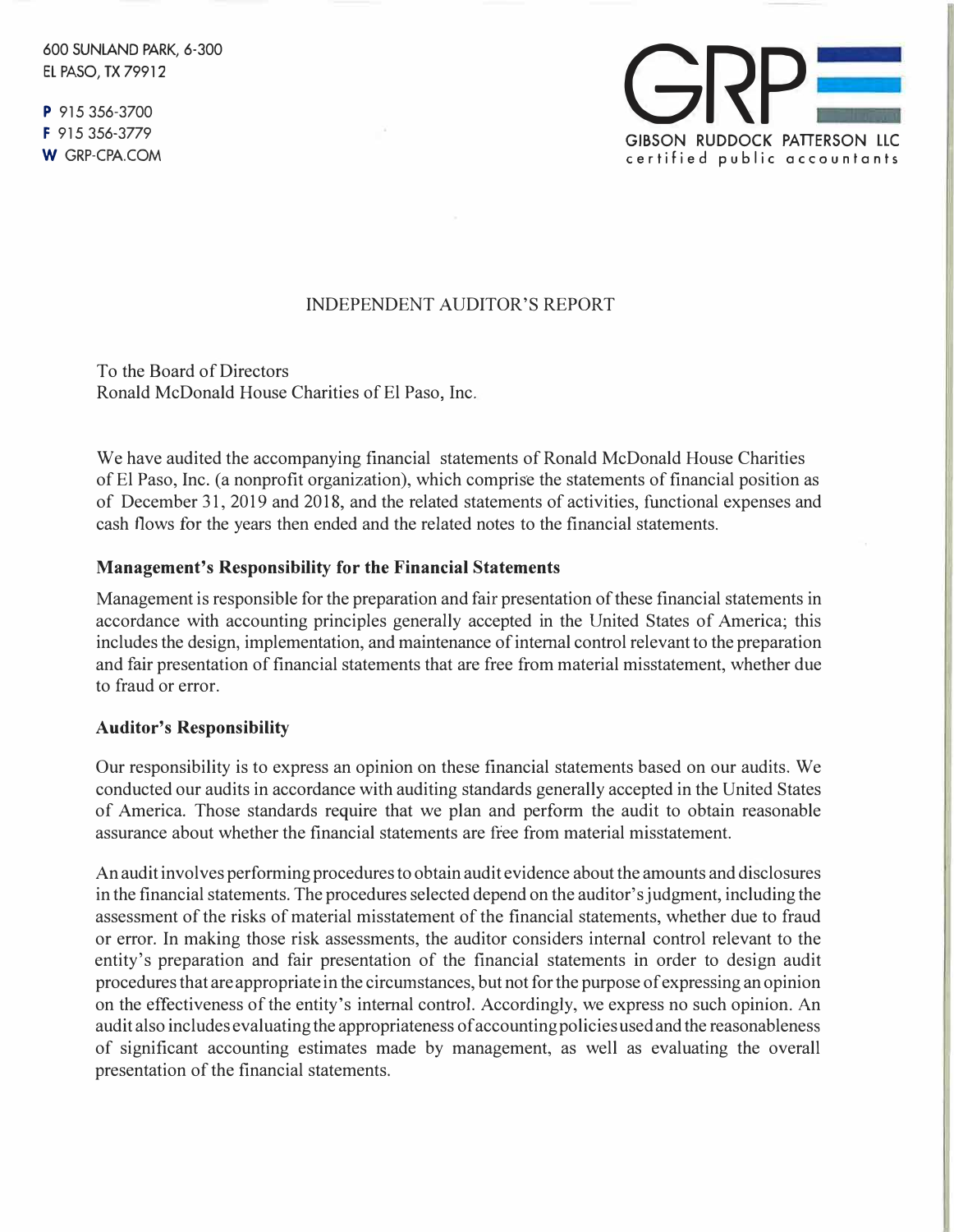We believe that the audit evidence we have obtained is sufficient and appropriate to provide a basis for our audit opinion.

 $\alpha$ 

# Opinion

In our opinion, the financial statements referred to above present fairly, in all material respects, the financial position of Ronald McDonald House Charities of El Paso, Inc. as of December 31, 2019 and 2018, and the changes in its net assets and its cash flows for the years then ended in accordance with accounting principles generally accepted in the United States of America.

Gibson Ruddock Pattuson LLC

El Paso, Texas May 13, 2020

F:\DATA\Ronald McDonald House\12-31-19 FS Auditor's Opinion report.wpd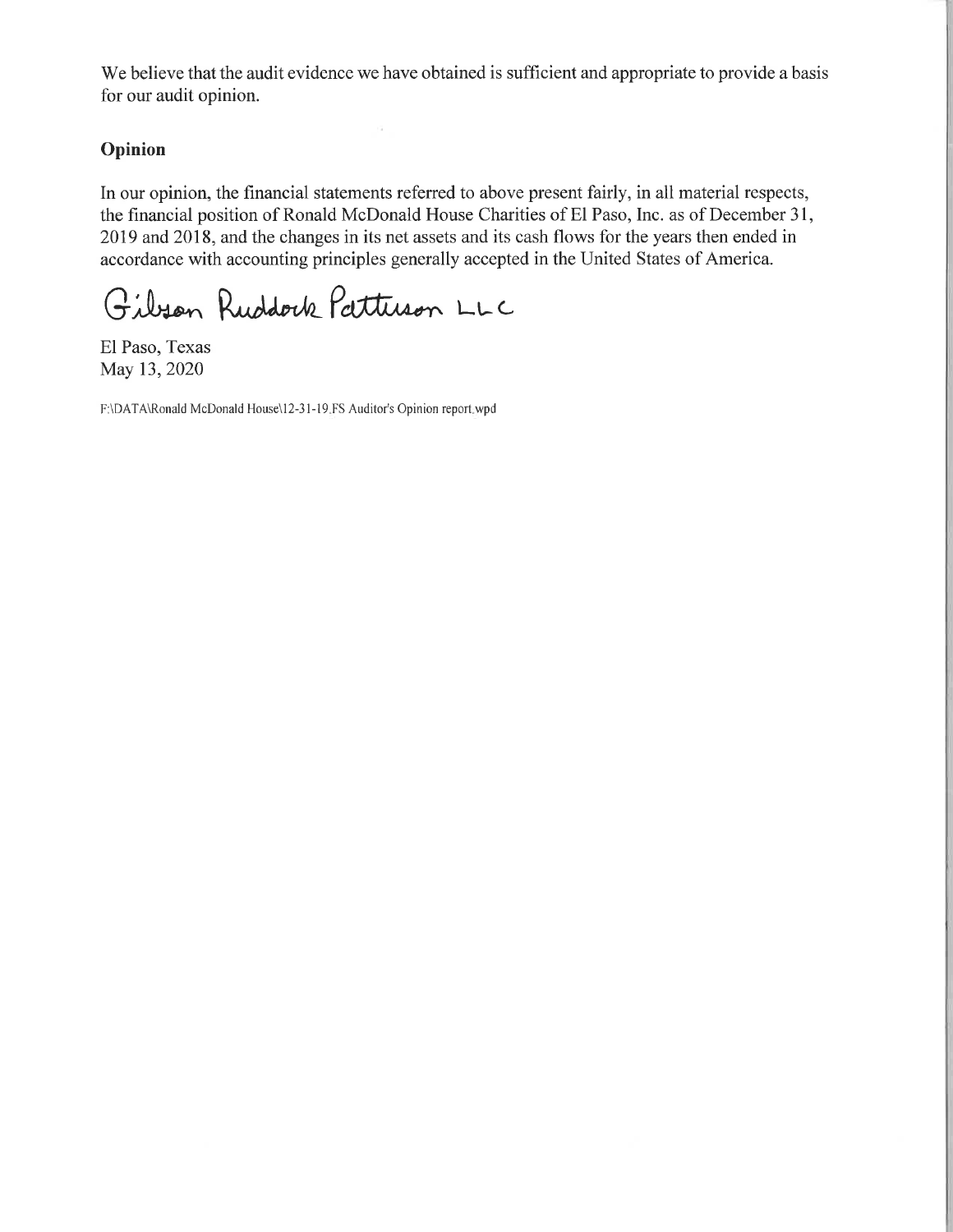#### **RONALD MCDONALD HOUSE CHARITIES OF EL PASO STATEMENTS OF FINANCIAL POSITION DECEMBER 31, 2019 AND 2018**

|                                              | 2019          | 2018 |           |  |
|----------------------------------------------|---------------|------|-----------|--|
| <b>ASSETS</b>                                |               |      |           |  |
| <b>CURRENT ASSETS</b>                        |               |      |           |  |
| Cash and Cash Equivalents                    | \$<br>292,213 | \$   | 245,561   |  |
| Accounts Receivable, Net                     | 22,941        |      | 8,500     |  |
| Contributions Receivable, Net                | 19,582        |      | 36,591    |  |
| <b>Prepaid Expenses</b>                      | 17,937        |      | 7,750     |  |
| <b>Total Current Assets</b>                  | 352,673       |      | 298,402   |  |
| <b>NONCURRENT ASSETS</b>                     |               |      |           |  |
| Investments                                  | 2,171,772     |      | 1,868,474 |  |
| Property and Equipment, Net                  | 1,317,599     |      | 1,350,495 |  |
| Beneficial Interest in Assets Held by Others | 46,329        |      | 46,329    |  |
| <b>Total Noncurrent Assets</b>               | 3,535,700     |      | 3,265,298 |  |
|                                              |               |      |           |  |
| <b>Total Assets</b>                          | 3,888,373     | S.   | 3,563,700 |  |
| <b>LIABILITIES AND NET ASSETS</b>            |               |      |           |  |
| <b>CURRENT LIABILITIES</b>                   |               |      |           |  |
| <b>Accounts Payable and Accrued Expenses</b> | \$<br>15.859  | \$   | 20,226    |  |
| Deferred Revenue                             | 11,642        |      | 1,888     |  |
| <b>Total Current Liabilities</b>             | 27,501        |      | 22,114    |  |
|                                              |               |      |           |  |
| <b>Total Liabilities</b>                     | 27,501        |      | 22,114    |  |
| <b>NET ASSETS</b>                            |               |      |           |  |
| <b>Without Donor Restrictions</b>            | 3,350,627     |      | 3,039,466 |  |
| <b>With Donor Restrictions</b>               | 510,245       |      | 502,120   |  |
| <b>Total Net Assets</b>                      | 3,860,872     |      | 3,541,586 |  |
|                                              |               |      |           |  |
| <b>Total Liabilities and Net Assets</b>      | 3,888,373     |      | 3,563,700 |  |

ö,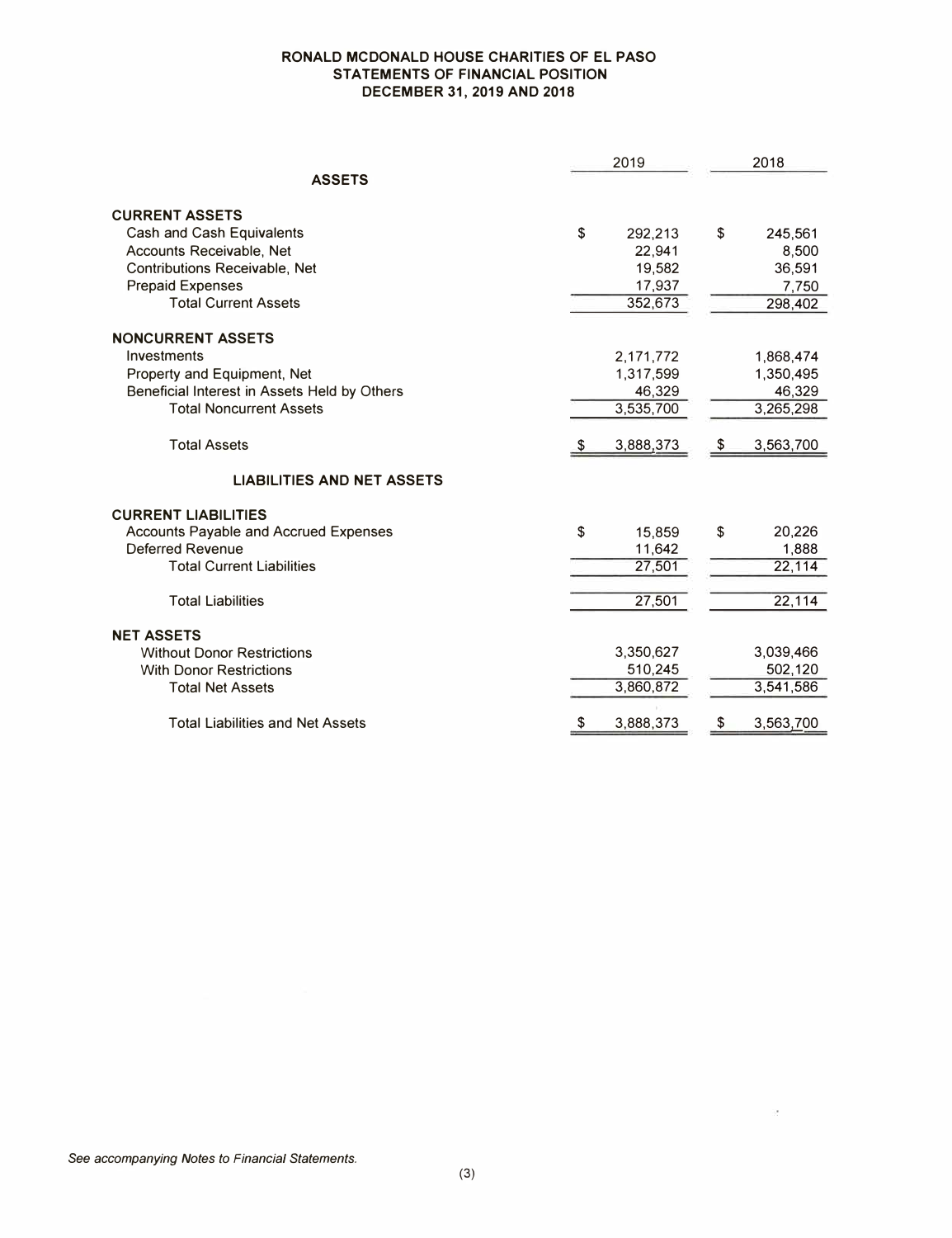#### **RONALD MCDONALD HOUSE CHARITIES OF EL PASO STATEMENTS OF ACTIVITIES YEARS ENDED DECEMBER 31, 2019 AND 2018**

|                                         |   |                                             |    | 2019                              |   |             | 2018 |                                             |    |                                   |    |           |
|-----------------------------------------|---|---------------------------------------------|----|-----------------------------------|---|-------------|------|---------------------------------------------|----|-----------------------------------|----|-----------|
| <b>REVENUES AND OTHER SUPPORT</b>       |   | <b>Without Donor</b><br><b>Restrictions</b> |    | With Donor<br><b>Restrictions</b> |   | Total       |      | <b>Without Donor</b><br><b>Restrictions</b> |    | With Donor<br><b>Restrictions</b> |    | Total     |
|                                         |   |                                             |    |                                   |   |             |      |                                             |    |                                   |    |           |
| Contributions                           | s | 181,018                                     | \$ | 25,000                            | s | 206,018     | s.   | 234,256                                     | S. | 5,000                             | \$ | 239,256   |
| <b>Special Events Revenue</b>           |   | 255,705                                     |    |                                   |   | 255.705     |      | 244,271                                     |    |                                   |    | 244.271   |
| Room Donations/Fees                     |   | 5.230                                       |    |                                   |   | 5.230       |      | 7.239                                       |    |                                   |    | 7,239     |
| <b>Third-Party Reimbursements</b>       |   | 27,212                                      |    |                                   |   | 27,212      |      |                                             |    |                                   |    |           |
| Other Income                            |   |                                             |    |                                   |   |             |      | 1,828                                       |    |                                   |    | 1,828     |
| Net Assets Released from Restrictions   |   | 34,175                                      |    | (34, 175)                         |   |             |      | 39.933                                      |    | (39, 933)                         |    |           |
| <b>Total Revenues and Other Support</b> |   | 503,340                                     |    | (9, 175)                          |   | 494,165     |      | 527,527                                     |    | (34, 933)                         |    | 492,594   |
| <b>EXPENSES</b>                         |   |                                             |    |                                   |   |             |      |                                             |    |                                   |    |           |
| <b>Program Services</b>                 |   | 330,847                                     |    |                                   |   | 330,847     |      | 332,187                                     |    |                                   |    | 332,187   |
| Cost of Direct Benefits to Donors       |   | 19,236                                      |    |                                   |   | 19.236      |      | 18.732                                      |    |                                   |    | 18.732    |
| Management and General Administration   |   | 64,638                                      |    |                                   |   | 64,638      |      | 78,535                                      |    |                                   |    | 78.535    |
| Fundraising                             |   | 122,083                                     |    | ۰                                 |   | 122,083     |      | 82,370                                      |    |                                   |    | 82,370    |
| <b>Total Expenses</b>                   |   | 536.804                                     |    |                                   |   | 536,804     |      | 511,824                                     |    |                                   |    | 511,824   |
| <b>CHANGE IN NET ASSETS FROM</b>        |   |                                             |    |                                   |   |             |      |                                             |    |                                   |    |           |
| <b>OPERATIONS</b>                       |   | (33.464)                                    |    | (9, 175)                          |   | (42, 639)   |      | 15,703                                      |    | (34.933)                          |    | (19, 230) |
| <b>INVESTMENT INCOME, NET</b>           |   | 344,625                                     |    | 17,300                            |   | 361,925     |      | (73, 315)                                   |    | 16,392                            |    | (56, 923) |
| <b>CHANGE IN NET ASSETS</b>             |   | 311,161                                     |    | 8,125                             |   | 319,286     |      | (57.612)                                    |    | (18, 541)                         |    | (76.153)  |
| Net Assets - Beginning of Year          |   | 3,039,466                                   |    | 502,120                           |   | 3,541,586   |      | 3,097,078                                   |    | 520,661                           |    | 3,617,739 |
| <b>NET ASSETS - END OF YEAR</b>         |   | \$3,350,627                                 |    | 510,245                           |   | \$3,860,872 | s    | 3,039,466                                   | S  | 502,120                           | S. | 3,541,586 |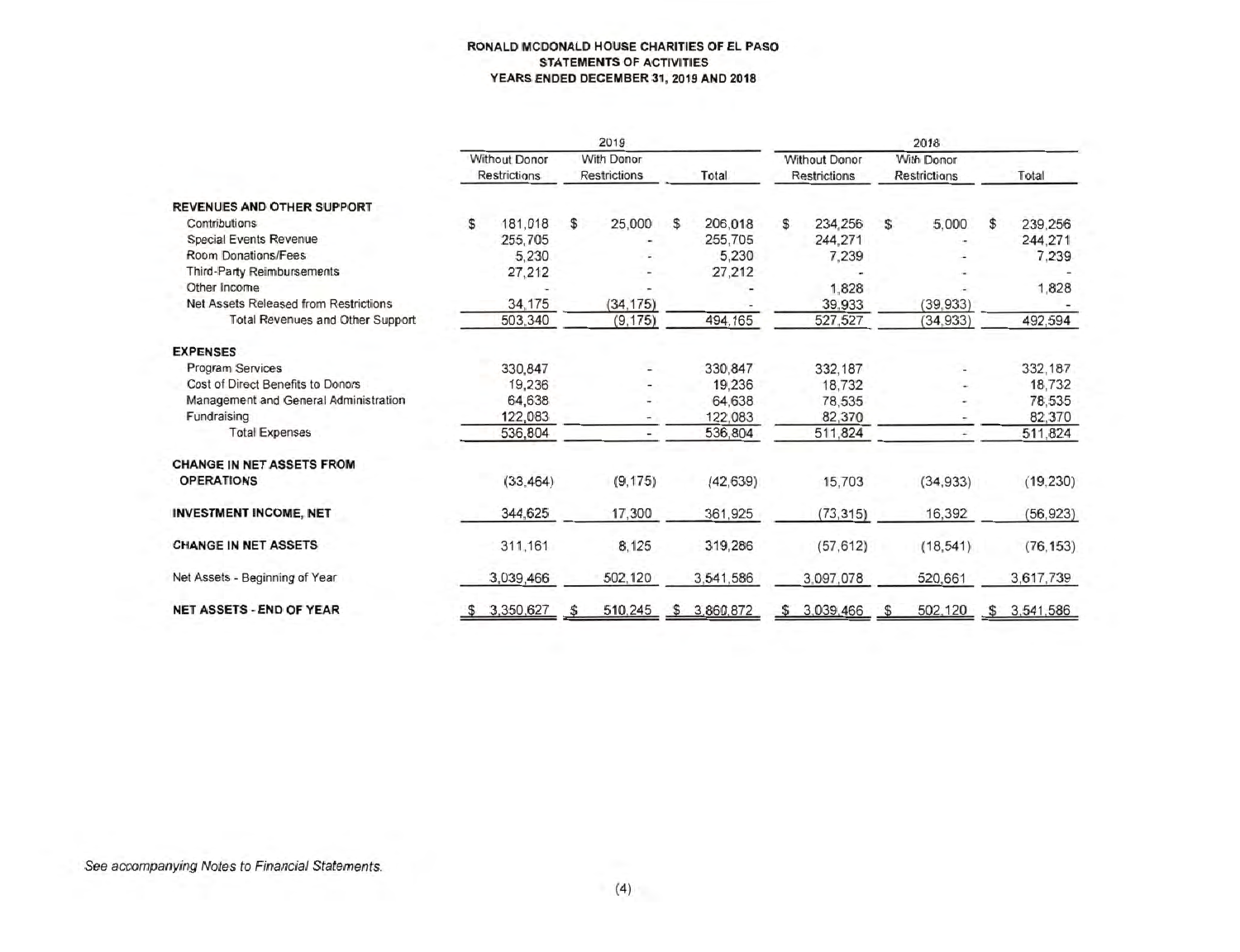#### **RONALD MCDONALD HOUSE CHARITIES OF EL PASO STATEMENT OF FUNCTIONAL EXPENSES YEAR ENDED DECEMBER 31, 2019**

|                                            |                             |                                          |                               | <b>Program Services</b>           |                              |                          |          |                              |             |                                                |   |         |
|--------------------------------------------|-----------------------------|------------------------------------------|-------------------------------|-----------------------------------|------------------------------|--------------------------|----------|------------------------------|-------------|------------------------------------------------|---|---------|
|                                            | Ronald<br>McDonald<br>House | Ronald<br>McDonald<br><b>Family Room</b> |                               | Ronald<br>McDonald<br>Care Mobile | Other<br>Program<br>Services | Total                    |          | Management<br>and<br>General | Fundraising | Cost of<br><b>Direct Benefits</b><br>to Donors |   | Total   |
| <b>Salaries</b>                            | s                           | 152,868 \$                               | s<br>$\overline{\phantom{a}}$ | S<br>÷.                           | $-5$                         | 152,868                  | S        | 31,051 S                     | 54,937 S    | $\overline{\phantom{a}}$                       | s | 238,856 |
| <b>Employee Benefits</b>                   |                             | 20,297                                   |                               |                                   |                              | 20,297                   |          | 6,152                        | 5,705       | $\overline{\phantom{a}}$                       |   | 32,154  |
| Payroll Taxes                              |                             | 11,254                                   |                               |                                   |                              | 11,254                   |          | 2,286                        | 4.044       |                                                |   | 17,584  |
| <b>Total Salaries and Related Expenses</b> |                             | 184,419                                  | ٠                             | $\overline{\phantom{a}}$          | ۰                            | 184,419                  |          | 39,489                       | 64,686      | $\sim$                                         |   | 288,594 |
| Advertising                                |                             |                                          |                               |                                   | ۰                            | $\overline{\phantom{a}}$ |          | 1,104                        |             |                                                |   | 1,104   |
| Automobile                                 |                             | 2,729                                    |                               |                                   |                              | 2,729                    |          |                              |             | $\overline{\phantom{a}}$                       |   | 2,729   |
| Depreciation                               |                             | 41,005                                   |                               |                                   | ۰                            | 41,005                   |          | 2,278                        | 2,278       |                                                |   | 45,561  |
| <b>Direct Mail</b>                         |                             |                                          |                               |                                   | ۰                            | $\overline{\phantom{a}}$ |          |                              | 17,260      |                                                |   | 17,260  |
| Family Support Services and Supplies       |                             | 12,256<br>6,577                          |                               |                                   | $\ddot{\phantom{1}}$         | 18.833                   |          |                              |             | $\overline{\phantom{a}}$                       |   | 18,833  |
| Insurance                                  |                             | 12,961                                   |                               |                                   |                              | 12,961                   |          | 1,318                        | 752         | $\overline{\phantom{a}}$                       |   | 15,031  |
| Maintenance and Repairs                    |                             | 7,512                                    |                               |                                   | $\overline{\phantom{a}}$     | 7,512                    |          | 417                          | 417         |                                                |   | 8,346   |
| Meetings, Education and Training           |                             |                                          |                               |                                   | $\overline{\phantom{a}}$     |                          |          | 4,078                        |             |                                                |   | 4,078   |
| Office Supplies                            |                             | 8,315                                    |                               |                                   | ۰.                           | 8,315                    |          | 495                          | 25,026      | 12,236                                         |   | 46,072  |
| Postage and Courier                        |                             | 770                                      |                               |                                   | $\overline{a}$               | 770                      |          | 43                           | 43          |                                                |   | 856     |
| Printing and Publishing                    |                             |                                          |                               |                                   | $\overline{\phantom{a}}$     |                          |          |                              | 6.524       |                                                |   | 6.524   |
| <b>Professional Fees</b>                   |                             | 10,705                                   |                               |                                   |                              | 10,705                   |          | 3,379                        | 3,068       |                                                |   | 17,152  |
| Rent                                       |                             | 10,260                                   |                               |                                   | $\overline{\phantom{a}}$     | 10,260                   |          | 570                          | 570         | 7,000                                          |   | 18,400  |
| Technology                                 |                             | 1,300                                    |                               |                                   |                              | 1,300                    |          | 72                           | 72          |                                                |   | 1,444   |
| Telephone                                  |                             | 5,815                                    |                               |                                   | $\overline{\phantom{a}}$     | 5,815                    |          | 323                          | 323         |                                                |   | 6,461   |
| Travel, Meals, and Entertainment           |                             | 5,921                                    |                               | ۰                                 |                              | 5,921                    |          |                              |             | $\overline{\phantom{0}}$                       |   | 5,921   |
| <b>Utilities</b>                           |                             | 19,148                                   |                               |                                   | $\sim$                       | 19,148                   |          | 1.064                        | 1,064       |                                                |   | 21,276  |
| Volunteer Resources and Recognition        |                             |                                          |                               |                                   |                              |                          |          | 3,710                        |             |                                                |   | 3,710   |
| Other                                      |                             | 1,154                                    |                               | ٠                                 |                              | 1,154                    |          | 6,298                        |             |                                                |   | 7,452   |
| <b>Total Expenses</b>                      |                             | 324,270 \$                               | 6,577 \$                      | <sub>S</sub>                      | S                            | 330,847                  | <b>S</b> | 64,638 \$                    | 122,083 S   | 19.236                                         | s | 536,804 |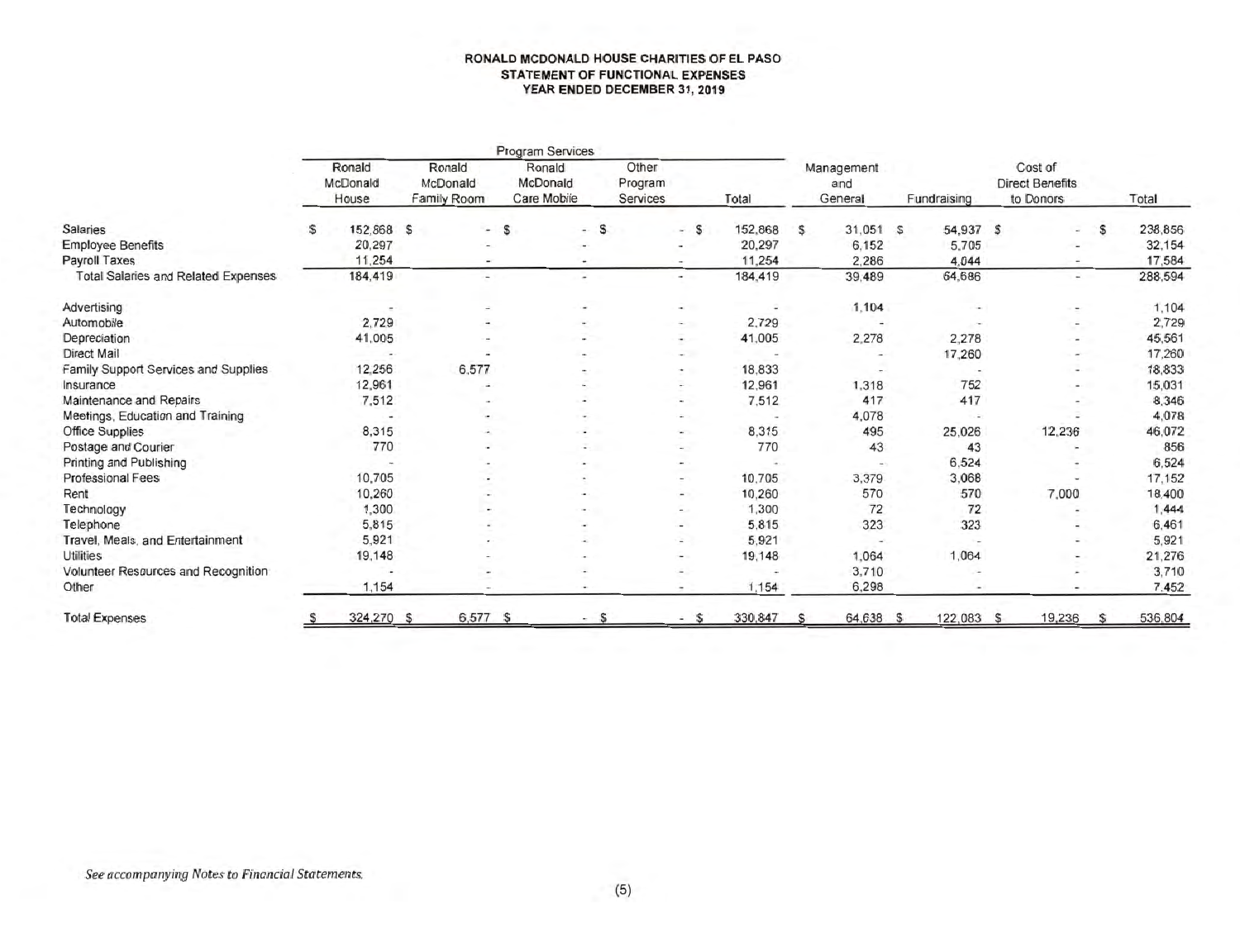#### **RONALD MCDONALD HOUSE CHARITIES OF EL PASO STATEMENT OF FUNCTIONAL EXPENSES YEAR ENDED DECEMBER 31, 2018**

|                                            |   | Program Services            |                                   |                                   |                          |                              |                |                |            |                          |                                                |   |         |
|--------------------------------------------|---|-----------------------------|-----------------------------------|-----------------------------------|--------------------------|------------------------------|----------------|----------------|------------|--------------------------|------------------------------------------------|---|---------|
|                                            |   | Ronald<br>McDonald<br>House | Ronald<br>McDonald<br>Family Room | Ronald<br>McDonald<br>Care Mobile |                          | Other<br>Program<br>Services | Total          | and<br>General | Management | Fundraising              | Cost of<br><b>Direct Benefits</b><br>to Donors |   | Total   |
| <b>Salaries</b>                            | s | 150,882 \$                  | $\overline{\phantom{a}}$          | $\mathsf{s}$                      | $-5$                     | $-$ S                        | 150,882        | <b>S</b>       | 39,462 S   | 41,783 S                 | ۰                                              | s | 232,127 |
| <b>Employee Benefits</b>                   |   | 16,171                      |                                   |                                   |                          | $\overline{\phantom{a}}$     | 16,171         |                | 7,088      | 3.884                    | $\overline{\phantom{0}}$                       |   | 27,143  |
| <b>Payroll Taxes</b>                       |   | 10,142                      |                                   |                                   |                          | $\sim$                       | 10,142         |                | 2.652      | 2,808                    | $\overline{\phantom{a}}$                       |   | 15,602  |
| <b>Total Salaries and Related Expenses</b> |   | 177,195                     | ٠                                 |                                   |                          | $\sim$                       | 177,195        |                | 49,202     | 48,475                   | ۰                                              |   | 274,872 |
| <b>Advertising</b>                         |   | $\sim$                      | ۰                                 |                                   |                          |                              |                |                | 1.528      |                          |                                                |   | 1,528   |
| Automobile                                 |   | 10,588                      |                                   |                                   |                          | $\sim$                       | 10,588         |                |            |                          |                                                |   | 10,588  |
| Depreciation                               |   | 42,521                      |                                   |                                   |                          | $\overline{\phantom{a}}$     | 42,521         |                | 2,362      | 2,362                    | $\overline{\phantom{a}}$                       |   | 47,245  |
| Direct Mail                                |   |                             |                                   |                                   |                          | $\overline{a}$               | $\overline{a}$ |                |            | 1,177                    | $\overline{\phantom{a}}$                       |   | 1,177   |
| Family Support Services and Supplies       |   | 4,412                       | 6,419                             |                                   |                          | $\overline{\phantom{a}}$     | 10,831         |                | $\sim$     |                          | $\overline{\phantom{a}}$                       |   | 10,831  |
| Insurance                                  |   | 11,563                      |                                   |                                   |                          | $\overline{\phantom{a}}$     | 11,563         |                | 1,296      | 699                      | $\overline{\phantom{a}}$                       |   | 13,558  |
| Maintenance and Repairs                    |   | 20,095                      |                                   |                                   |                          | $\overline{\phantom{a}}$     | 20,095         |                | 1,116      | 1,116                    |                                                |   | 22,327  |
| Meetings, Education and Training           |   |                             |                                   |                                   | $\overline{\phantom{a}}$ | $\overline{\phantom{a}}$     |                |                | 3,867      |                          | $\blacksquare$                                 |   | 3,867   |
| <b>Office Supplies</b>                     |   | 15,956                      |                                   |                                   |                          | $\overline{\phantom{a}}$     | 15,956         |                | 886        | 19,537                   | 686                                            |   | 37,065  |
| Postage and Courier                        |   | 1,098                       | ٠                                 |                                   |                          | $\sim$ 1.                    | 1,098          |                | 61         | 61                       | $\overline{\phantom{a}}$                       |   | 1,220   |
| Printing and Publishing                    |   |                             |                                   |                                   |                          |                              |                |                |            | 5.249                    | ۰                                              |   | 5.249   |
| <b>Professional Fees</b>                   |   | 7,221                       |                                   |                                   |                          | $\sim$                       | 7.221          |                | 2,302      | 2,000                    |                                                |   | 11,523  |
| Rent                                       |   | 2,733                       | -                                 |                                   |                          | $\sim$                       | 2,733          |                | 152        | 152                      | 18,046                                         |   | 21.083  |
| Technology                                 |   |                             |                                   |                                   |                          |                              |                |                | 1,870      | $\overline{\phantom{m}}$ |                                                |   | 1,870   |
| Telephone                                  |   | 4.463                       |                                   |                                   |                          |                              | 4.463          |                | 248        | 248                      |                                                |   | 4,959   |
| Travel, Meals, and Entertainment           |   | 7.636                       |                                   |                                   |                          | ۰                            | 7,636          |                | 333        |                          | $\overline{\phantom{a}}$                       |   | 7.969   |
| <b>Utilities</b>                           |   | 20,277                      |                                   |                                   |                          | $\overline{\phantom{a}}$     | 20,277         |                | 1,126      | 1,126                    | $\overline{\phantom{0}}$                       |   | 22,529  |
| Volunteer Resources and Recognition        |   |                             |                                   |                                   |                          |                              |                |                | 3,798      | 168                      | $\overline{\phantom{a}}$                       |   | 3,966   |
| Other                                      |   | 10                          |                                   |                                   |                          |                              | 10             |                | 8,388      |                          |                                                |   | 8,398   |
| <b>Total Expenses</b>                      |   | 325,768 \$                  | 6,419 \$                          |                                   |                          |                              | 332,187        |                | 78,535 S   | 82,370 \$                | 18.732                                         | S | 511,824 |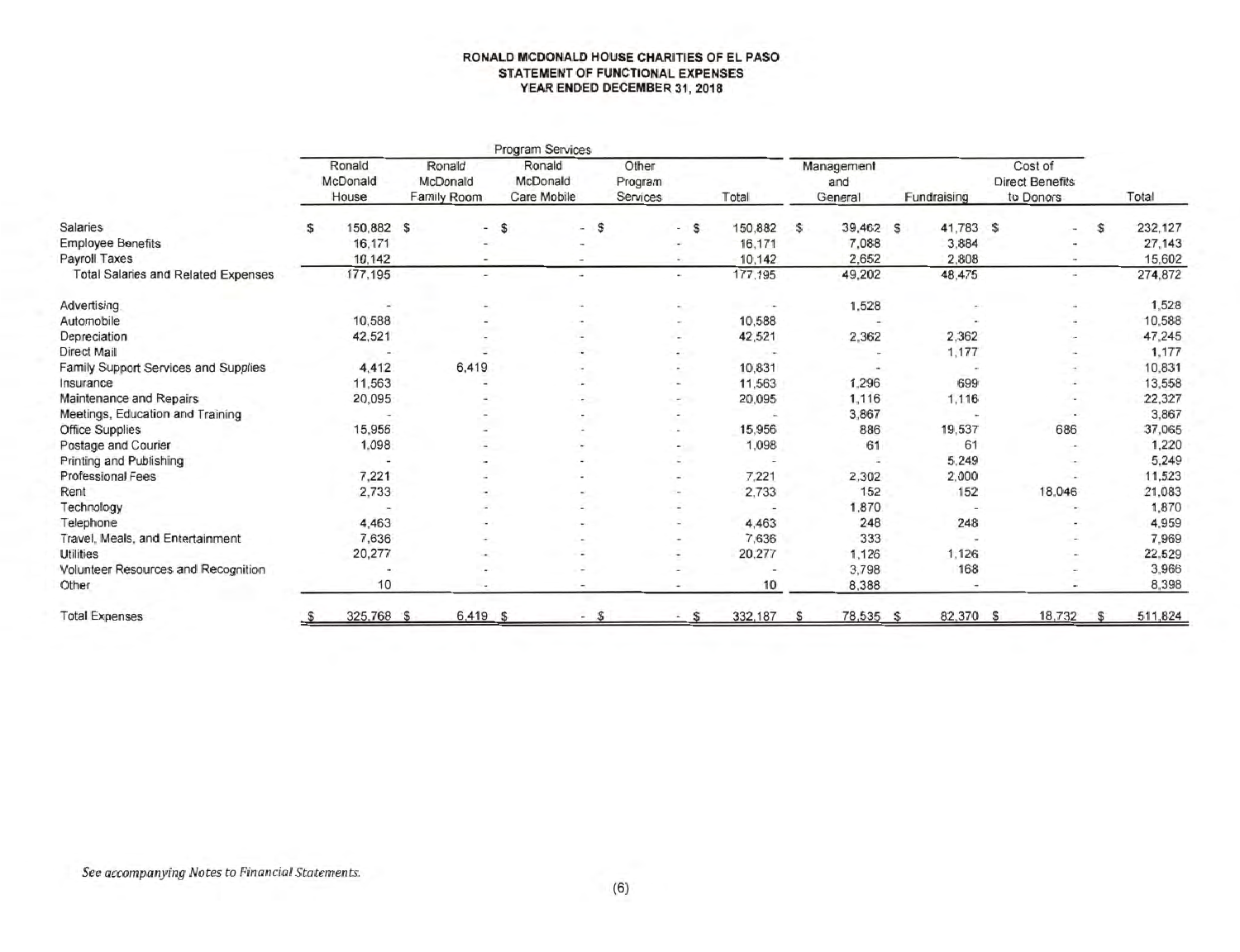#### **RONALD MCDONALD HOUSE CHARITIES OF EL PASO STATEMENTS OF CASH FLOWS YEARS ENDED DECEMBER 31, 2019 AND 2018**

|                                                           | 2019          | 2018 |            |  |
|-----------------------------------------------------------|---------------|------|------------|--|
| <b>CASH FLOWS FROM OPERATING ACTIVITIES</b>               |               |      |            |  |
| Change in Net Assets                                      | \$<br>319,286 | \$   | (76, 153)  |  |
| Adjustments to Reconcile Change in Net Assets to Net      |               |      |            |  |
| Cash Provided (Used) by Operating Activities:             |               |      |            |  |
| Depreciation and Amortization                             | 45,561        |      | 47,245     |  |
| (Gain) loss on disposal of asset                          |               |      | (218)      |  |
| Net Realized and Unrealized (Gains) Losses on Investments | (291, 599)    |      | 116,782    |  |
| Net Unrealized (Gains) Losses on EPCF Interest            |               |      | 975        |  |
| (Increase) Decrease in Assets:                            |               |      |            |  |
| <b>Accounts Receivable</b>                                | 17,009        |      | (2, 545)   |  |
| <b>Contributions Receivable</b>                           | (14, 441)     |      | (36, 591)  |  |
| <b>Prepaid Expenses</b>                                   | (10, 187)     |      | 1,721      |  |
| Increase (Decrease) in Liabilities:                       |               |      |            |  |
| Accounts Payable and Accrued Expenses                     | (4, 367)      |      | 8,821      |  |
| <b>Deferred Revenue</b>                                   | 9,754         |      | (21, 472)  |  |
| Net Cash Provided (Used) by Operating Activities          | 71,016        |      | 38,565     |  |
| <b>CASH FLOWS FROM INVESTING ACTIVITIES</b>               |               |      |            |  |
| Purchases of Investments                                  | (548, 886)    |      | (264, 366) |  |
| Proceeds from Sale of Investments                         | 537,187       |      | 261,040    |  |
| Purchases of Property and Equipment                       | (12, 665)     |      | (7, 160)   |  |
| Net Cash Provided (Used) by Investing Activities          | (24, 364)     |      | (10, 486)  |  |
| NET INCREASE (DECREASE) IN CASH AND CASH EQUIVALENTS      | 46,652        |      | 28,079     |  |
| Cash and Cash Equivalents - Beginning of Year             | 245,561       |      | 217,482    |  |
| CASH AND CASH EQUIVALENTS - END OF YEAR                   | \$<br>292,213 | \$   | 245,561    |  |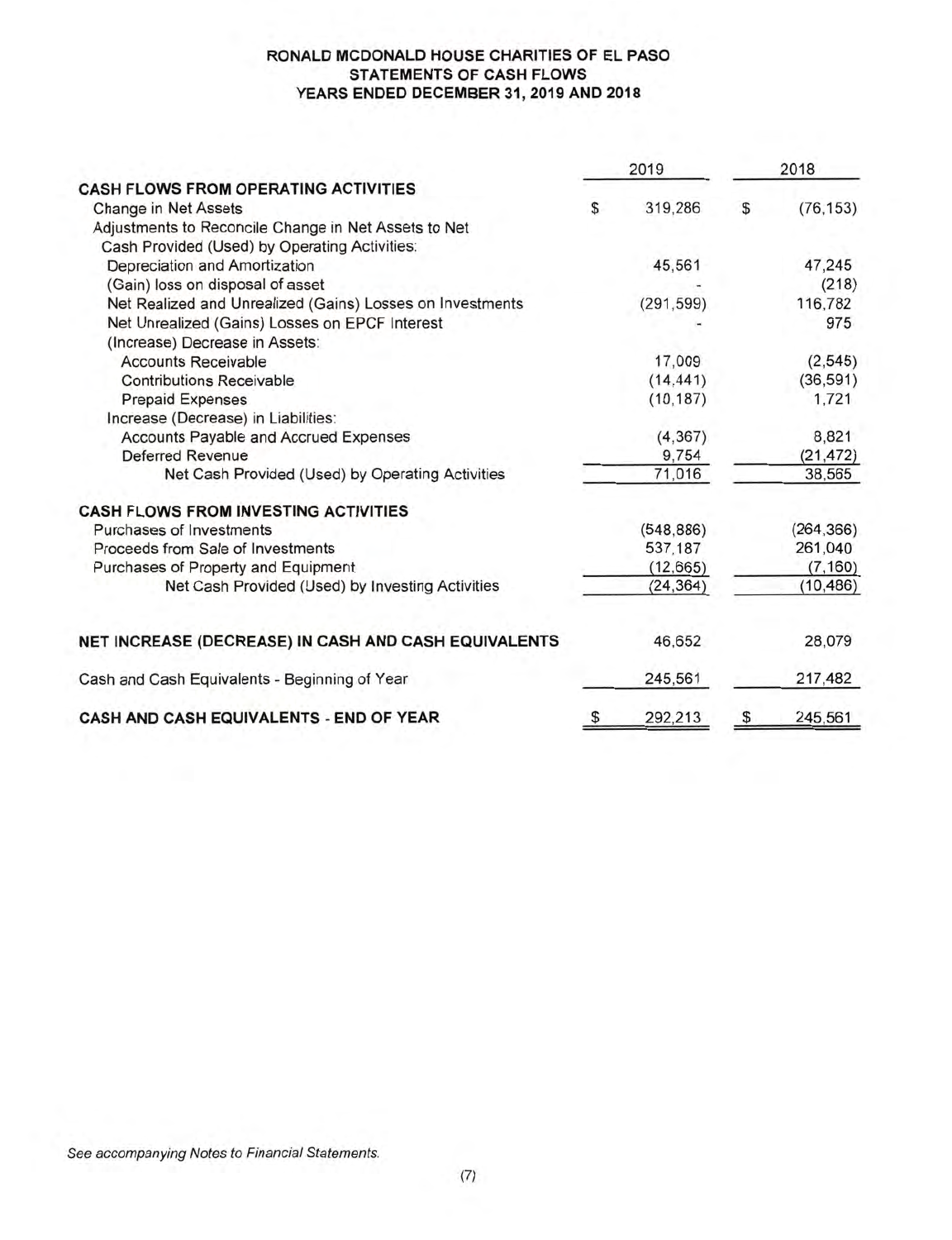# **NOTE 1 SUMMARY OF SIGNIFICANT ACCOUNTING POLICIES**

# **Organization**

Ronald McDonald House Charities of El Paso, Inc. (the Organization) is a Texas nonprofit charitable corporation formed in 1984. The mission of Ronald McDonald House Charities is to create, find and support programs that directly improve the health and well-being of children and their families. Collectively, RMHC and the network of local Chapters ascribe to five core values: we are focused on the critical needs of children, we lead with compassion, we celebrate the diversity of our people and our programs, we value our heritage and we operate with accountability and transparency.

We fulfill our mission through operation of sustainable programs that enable family-centered care, bridge access to quality health care, are a vital part of the health care continuum and strengthen families during difficult times. The following programs, operated by the Organization, represent the core functions of Ronald McDonald House Charities:

### **Ronald McDonald House**

When children must travel long distances to access top medical care, accommodations and support for families can be expensive or not readily available. The Organization helps families stay close to their ill or injured child through the Ronald McDonald House program located in El Paso, Texas, which provide temporary lodging, meals and other support to children and their families. The program provides families with emotional and physical comfort and increases the caregivers' ability to spend more time with their child, to interact with their clinical care team and to participate in critical medical care decisions.

# **Ronald McDonald Family Room**

When a child is critically ill, parents may be reluctant to leave the hospital. In order to provide comfort and support to their child, it is important that parents have an opportunity to rest, have a meal or have a moment of quiet. Located inside medical care facilities, the Ronald McDonald Family Room programs in Children's Hospital at Providence Memorial Hospital in El Paso, Texas, and Memorial Medical Center in Las Cruces, New Mexico serve as a place of respite, relaxation and privacy for family members, often just steps away from where their child is being treated. The Ronald McDonald Family Room program provides parents with an opportunity to remain close to their hospitalized child and to be an active member of their child's health care team.

# **Basis of Presentation**

The financial statements of the Organization have been prepared on the accrual basis of accounting in accordance with accounting principles generally accepted in the United States of America (U.S. GAAP) and are presented on the basis of net assets without donor restrictions and net assets with donor restrictions. Net assets with donor restrictions are created only by donor-imposed restrictions on their use. When a restriction expires, that is, when a stipulated time restriction ends or purpose restriction is accomplished, net assets with donor restrictions are reclassified to net assets without donor restrictions. All other net assets, including board-designated or appropriated amounts, are net assets without donor restrictions and are reported as part of the net assets without donor restriction class.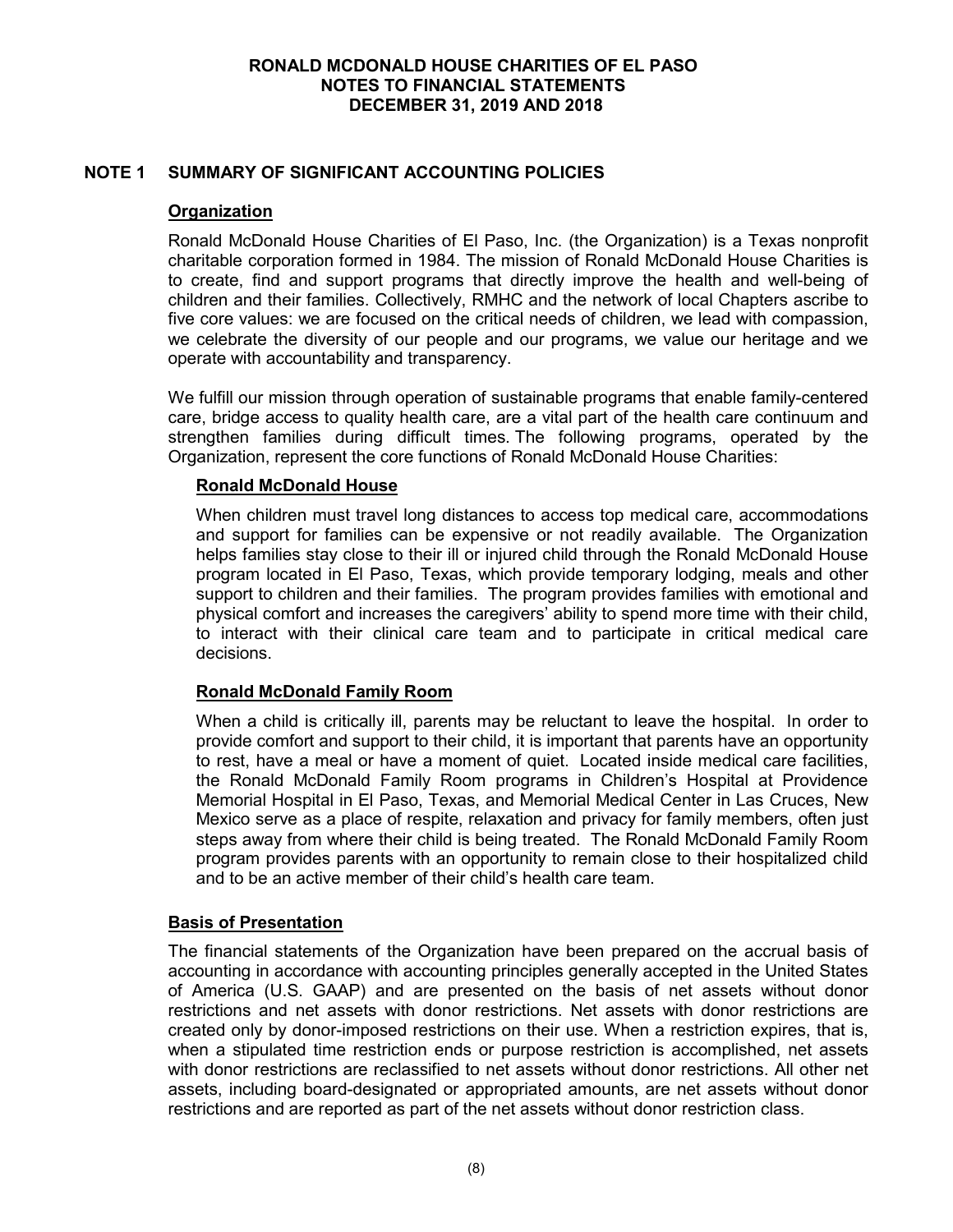# **NOTE 1 SUMMARY OF SIGNIFICANT ACCOUNTING POLICIES (CONTINUED)**

# **Measure of Operations**

The Organization's change in net assets from operations on the statements of activities includes all operating revenues and expenses that are an integral part of its program and supporting activities, net assets released from donor restrictions to support operating expenditures and other non-operating funds to support current operating activities. The measure of operations excludes investment return on investments.

# **Estimates**

The preparation of financial statements in conformity with U.S. GAAP requires management of the Organization to make estimates and assumptions that affect the amounts reported in the financial statements and accompanying notes. Actual results could differ from those estimates.

# **Cash Equivalents**

Cash equivalents include money market funds and all highly liquid investments with a maturity date of less than three months from the date of purchase. The Organization's cash balances that are maintained in bank accounts may exceed Federal Deposit Insurance Corporation limits from time to time. The Organization has not experienced any losses in such accounts and management believes that it is not exposed to any significant credit risk on cash.

# **Accounts Receivable**

Accounts receivable are stated at the amount management expects to collect from outstanding balances. Management provides for probable uncollectible amounts through a provision for bad debt expense and an adjustment to a valuation allowance based on its assessment of the current status of individual accounts. Balances that are still outstanding after management has used reasonable collection efforts are written off through a charge to the valuation allowance and a credit to accounts receivable. Changes in the valuation allowance have not been material to the financial statements. The Organization has not recorded an allowance for uncollectible receivables as of December 31, 2019 and 2018, respectively.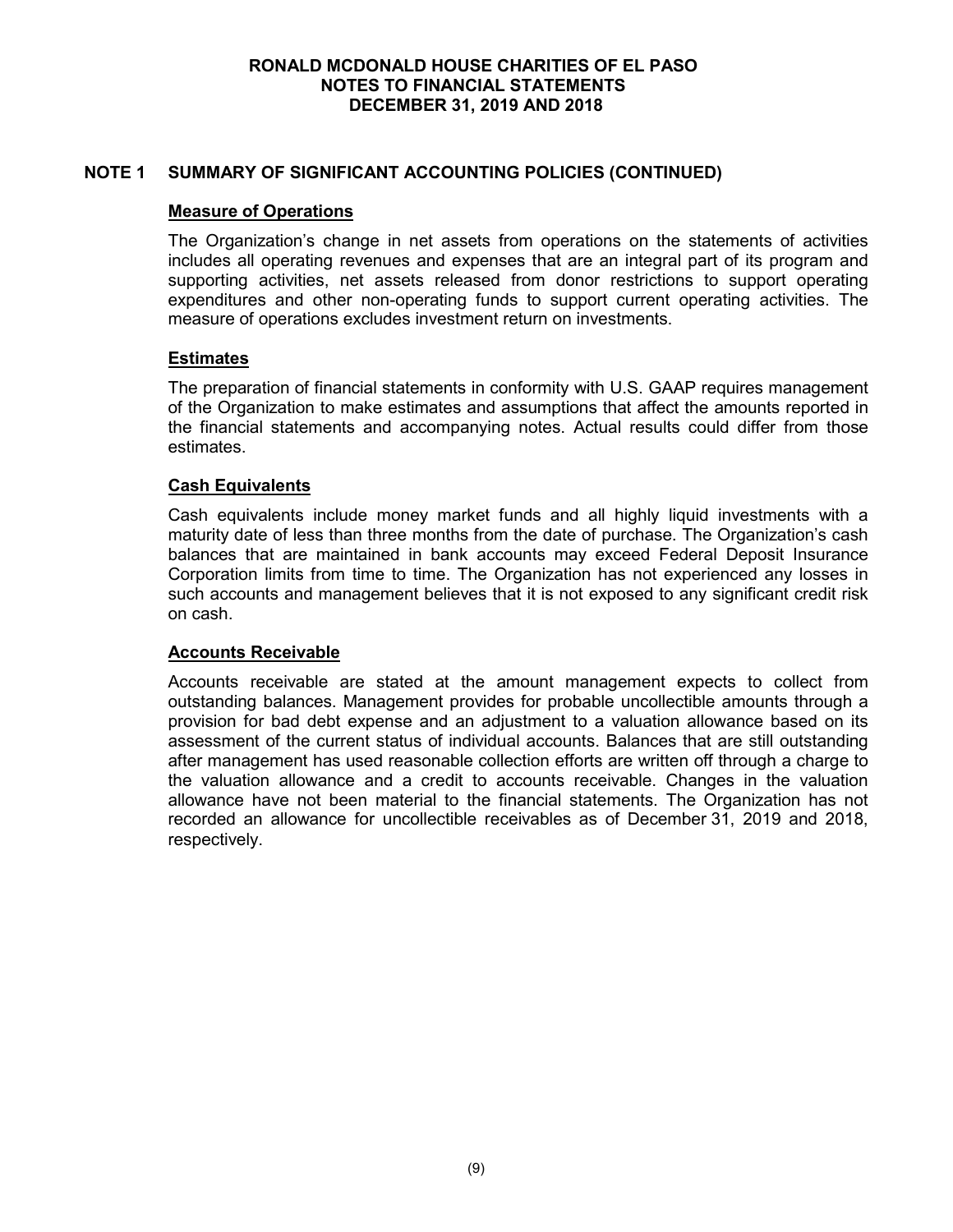# **NOTE 1 SUMMARY OF SIGNIFICANT ACCOUNTING POLICIES (CONTINUED)**

# **Contributions Receivable**

Contributions receivable are unconditional promises to give. Unconditional promises to give that are expected to be collected within one year are recorded at net realizable value. Unconditional promises to give that are expected to be collected in future years are recorded at the present value of their estimated future cash flows. The discounts on those amounts are computed using risk-adjusted interest rates applicable to the years in which the promises are received. Amortization of the discounts is included in contribution revenue. Contributions receivable are written off when deemed uncollectible.

The Organization is the beneficiary under various wills and trust agreements of which the total realizable amount is not presently determinable. Such amounts are recorded when a will is declared valid by probate court and the proceeds are measurable.

#### **Investments**

The Organization carries investments in marketable securities with readily determinable fair values and all investments in debt securities at their fair values in the statements of financial position. Realized and unrealized gains and losses and income are included in the statements of activities.

The Organization maintains a master investment account for its donor-restricted endowment.

# **Property and Equipment**

Property and equipment are stated at cost, if purchased, or estimated fair value, if donated, at the date of donation. Additions of \$1,000 or more are capitalized, while maintenance and repairs that do not improve or extend the useful lives of the respective assets are expensed as incurred. Depreciation is calculated using the straight-line method over the estimated useful lives of the assets as follows:

| Buildings and Improvements            | 30 - 40 Years |
|---------------------------------------|---------------|
| <b>Office Furniture and Equipment</b> | 5 - 7 Years   |
| <b>Vehicles</b>                       | 5 Years       |

# **Impairment of Long-Lived Assets**

The Organization evaluates its long-lived assets for any events or changes in circumstances which indicate that the carrying amount of such assets may not be fully recoverable. The Organization evaluates the recoverability of long-lived assets by measuring the carrying amount of such assets against the estimated undiscounted future cash flows associated with them. At the time such evaluation indicates that the future undiscounted cash flows of certain long-lived assets are not sufficient to recover the carrying value of such assets, the assets are adjusted to their fair values.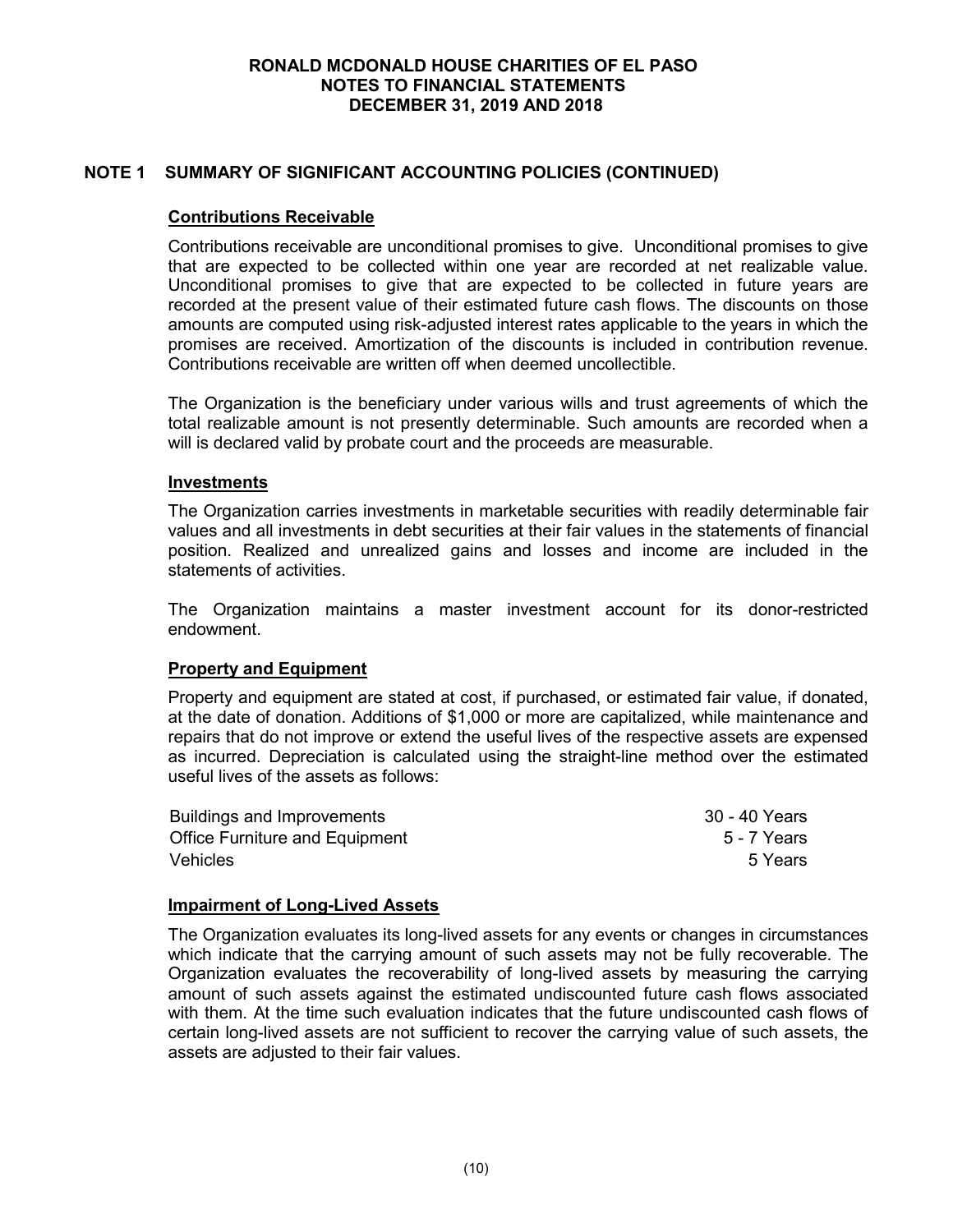# **NOTE 1 SUMMARY OF SIGNIFICANT ACCOUNTING POLICIES (CONTINUED)**

# **Donated Assets, Property and Equipment, and Services**

Donated marketable securities, property and equipment, and other noncash donations are recorded as contributions at their fair values at the date of donation. Such donations are reported as increases in net assets without donor restrictions unless the donor has restricted the donated asset for a specific purpose. Assets donated with explicit restrictions regarding their use are reported as restricted contributions. Absent donor stipulations regarding how long those donated assets must be maintained, the Organization reports expirations of donor restrictions when the donated or acquired assets are placed in service as instructed by the donor. The Organization reclassifies net assets with donor restrictions to net assets without donor restrictions at that time.

Donated services are recognized as contributions if the services: (a) create or enhance nonfinancial assets or (b) require specialized skills, are performed by people with those skills, and would otherwise be purchased by the Organization. The Organization also receives donated services from other contributors and volunteers that are not measurable, and therefore, are excluded from the financial statements.

### **Deferred Revenue**

Income from long-term contracts is deferred and recognized over the periods to which the contracts relate.

#### **Net Assets**

The Organization's net assets and changes therein are classified and reported as follows:

#### **Without Donor Restrictions**

Net assets that are not subject to donor-imposed restrictions or law.

#### **With Donor Restrictions**

Net assets subject to donor-imposed restrictions. Some donor-imposed restrictions are temporary in nature, such as those that will be met by the passage of time or other events specified by the donor. Other donor-imposed restrictions are perpetual in nature, where the donor stipulates that resources be maintained in perpetuity.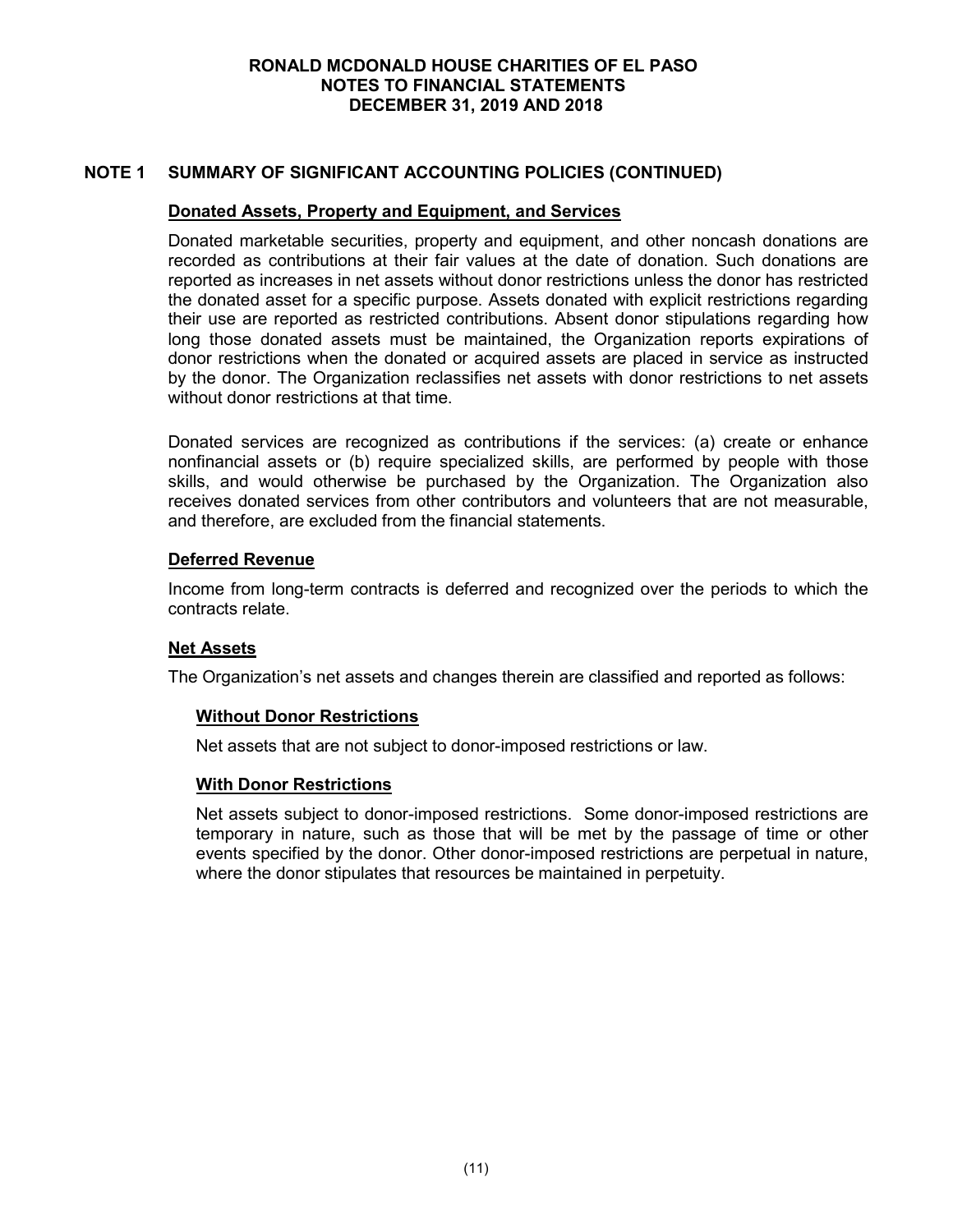# **NOTE 1 SUMMARY OF SIGNIFICANT ACCOUNTING POLICIES (CONTINUED)**

### **Revenue Recognition**

### *Contributions and Grants*

Unconditional promises to give are recognized as revenue in the period the promise was made. Contributions, grants, and bequests are recognized as net assets with donor restrictions if they are received with donor stipulations that limit the use of the donated assets. Donor-imposed restrictions are released when a restriction expires, that is, when the stipulated time has elapsed, when the stipulated purpose for which the resource was restricted has been fulfilled, or both. We report contributions restricted by donors as increases in net assets without donor restrictions if the restrictions expire (that is, when a stipulated time restriction ends or purpose restriction is accomplished) in the reporting period in which the revenue is recognized.

Conditional grants and contract funds are recorded as revenue when earned. Revenue is earned when eligible expenditures or deliverables, as defined in each contract, are met. Funds received but not yet earned are shown as Deferred Revenue. Expenditures under contracts are subject to review by the granting authority. To the extent, if any, that such a review reduces expenditures allowable under these contracts, the Organization will record such disallowance at the time the final assessment is made.

### *Third-party Reimbursements*

Third-party reimbursements are reported at the amount that reflects the consideration to which the Organization expects to be entitled in exchange for providing housing to eligible families. These amounts are due from third party payors, as applicable, and include variable consideration and price concessions due to coverage. Revenue is recognized as performance obligations are satisfied based on actual charges incurred in relation to total expected collections.

# **Functional Expenses**

The statements of functional expenses report certain categories of expenses that are attributable to one or more program or supporting functions of the Organization. Therefore, these expenses require allocation on a reasonable basis that is consistently applied. The expenses that are allocated include: depreciation, insurance, maintenance and repairs, rent, and utilities, which are allocated on a square footage basis; meetings, education and training, office supplies, payroll taxes, technology and telephone, which are allocated based on full-time equivalents; and salaries and wages, and employee benefits, which are allocated on the basis of management's estimates of time and effort.

#### **Income Tax Status**

The Organization is exempt from federal income tax under Section  $501(c)(3)$  of the Internal Revenue Code. However, income, if any, from certain activities not directly related to the Organization's tax-exempt purpose is subject to taxation as unrelated business income. In addition, the Organization qualifies for the charitable contribution deduction under Section  $170(b)(1)(A)$  and has been classified as an organization other than a private foundation under Section 509(a)(2).

The Organization believes that it has appropriate support for any tax positions taken, and as such, does not have any uncertain tax positions that are material to the financial statements.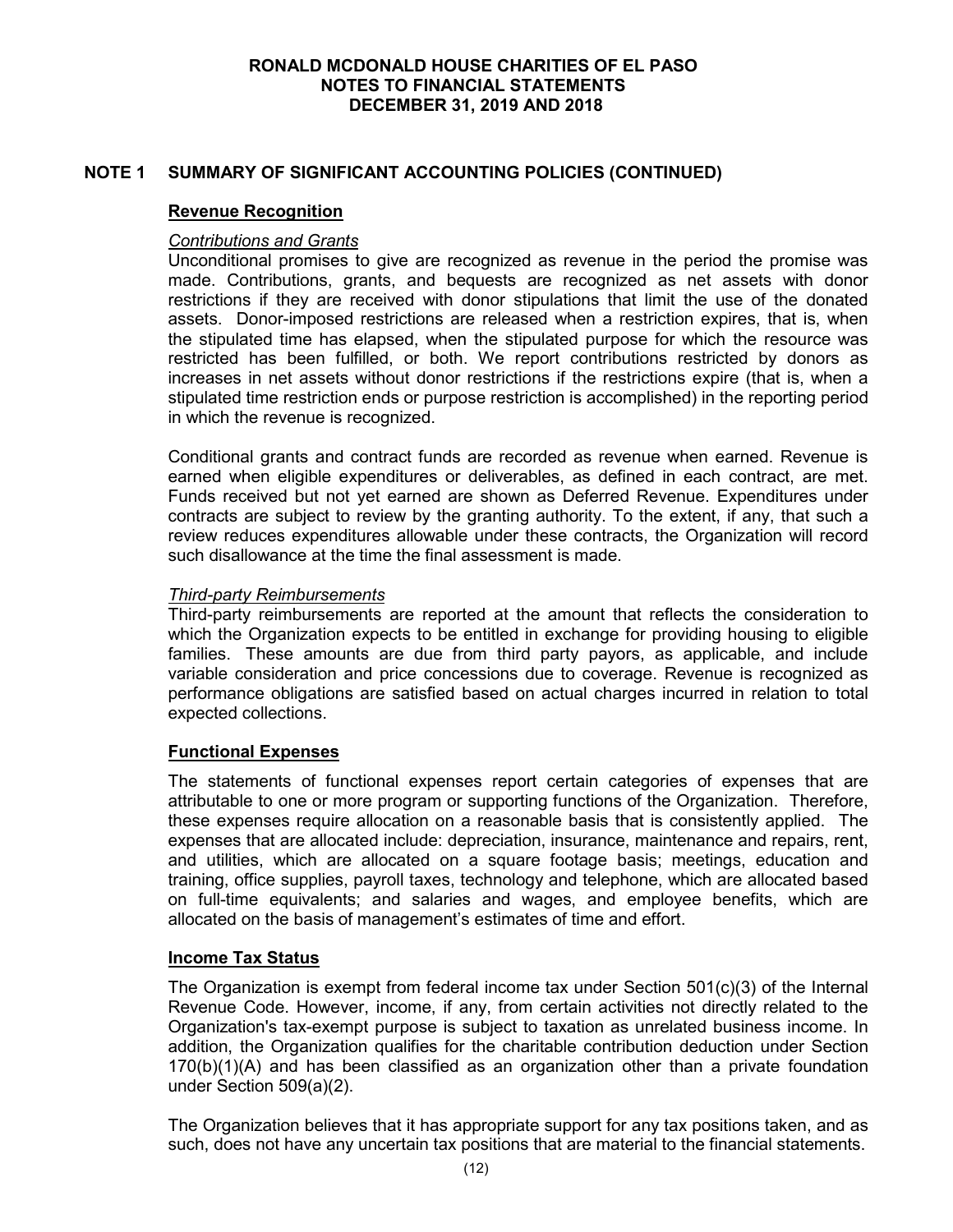# **NOTE 2 LIQUIDITY**

The Organization has \$334,736 and \$290,652 of financial assets, as of December 31, 2019 and 2018, respectively, available to meet cash needs for general expenditures within one year of the statement of financial position date, as noted in the current assets section of the statement. None of the financial assets are subject to donor or other contractual restrictions that make them unavailable for general expenditure within one year of the statement of financial position date.

The Organization has a goal to maintain financial assets, which consist of cash and shortterm investments, on hand to meet 60 days of normal operating expenses, which are, on average, approximately \$58,000 and \$60,000, as of December 31, 2019 and 2018, respectively.

# **NOTE 3 CONTRIBUTIONS RECEIVABLE**

Contributions receivable consist primarily of pledges and bequests as of the years ended December 31:

|                                     | 2019   | 2018   |
|-------------------------------------|--------|--------|
| Amounts due in:                     |        |        |
| Less than One Year                  | 19,582 | 36,591 |
| Total                               | 19.582 | 36,591 |
| Unamortized Discount                |        |        |
| <b>Allowance for Uncollectibles</b> | -      |        |
| <b>Net Contributions Receivable</b> | 19.582 | 36,591 |

There was no discount rate used for the years ended December 31, 2019 and 2018.

# **NOTE 4 FAIR VALUE MEASUREMENTS**

In determining fair value, the Organization uses various valuation approaches within the fair value measurement framework. Fair value measurements are determined based on the assumptions that market participants would use in pricing an asset or liability. A hierarchy for inputs is used in measuring fair value that maximizes the use of observable inputs and minimizes the use of unobservable inputs by requiring that the most observable inputs be used when available. Levels within the hierarchy are based on the reliability of inputs as follows:

*Level 1* - Valuations based on unadjusted quoted prices for identical assets or liabilities in active markets;

*Level 2* - Valuations based on quoted prices for similar assets or liabilities or identical assets or liabilities in less active markets, such as dealer or broker markets; and

*Level 3* - Valuations derived from valuation techniques in which one or more significant inputs or significant value drivers are unobservable, such as pricing models, discounted cash flow models, and similar techniques not based on market, exchange, dealer, or broker-traded transactions.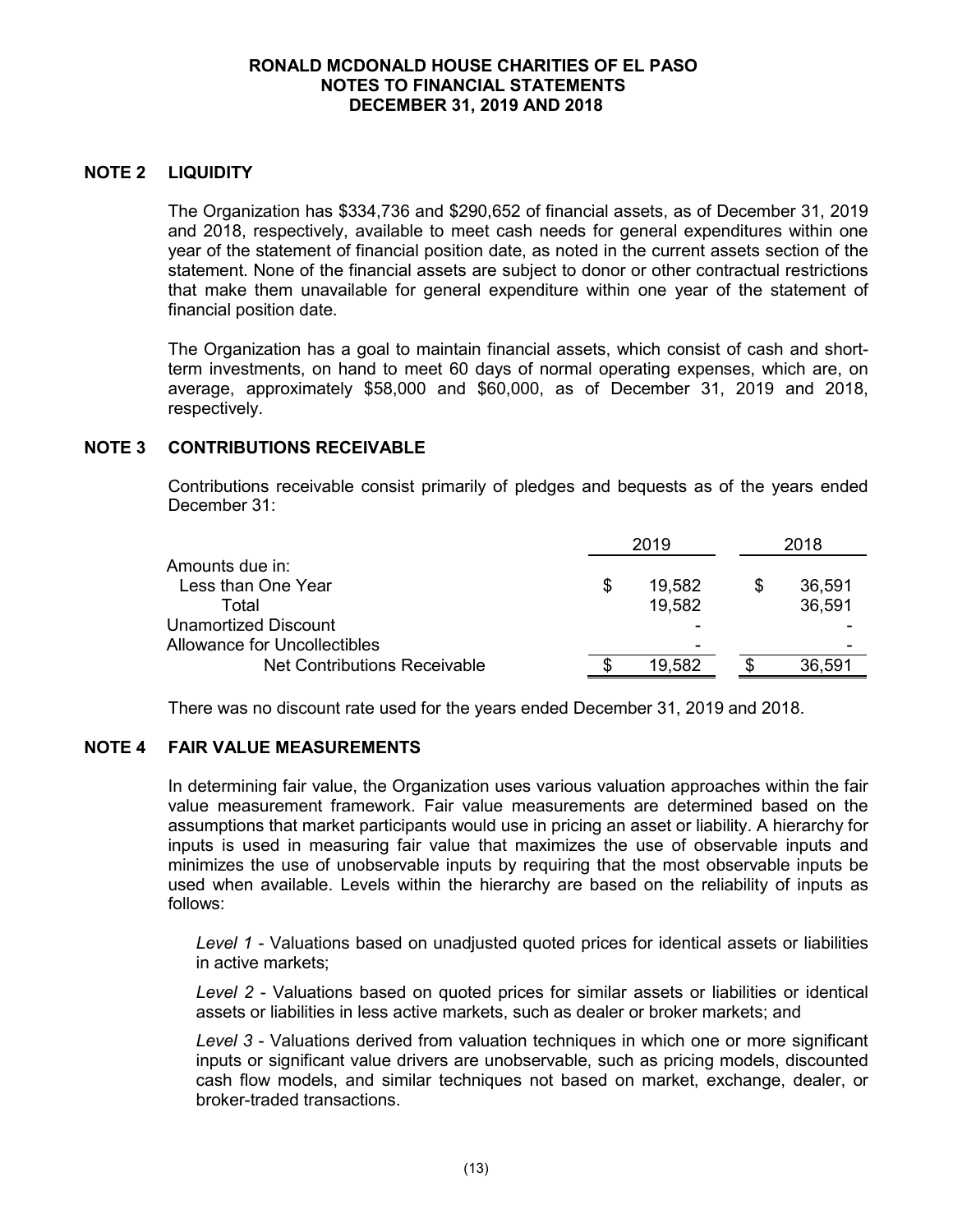# **NOTE 4 FAIR VALUE MEASUREMENTS (CONTINUED)**

The fair values of assets measured on a recurring basis as of December 31, 2019 are as follows:

|                           | <b>Quoted Prices</b><br>in Active<br>Markets or<br>Identical<br>Assets<br>(Level 1) | Significant<br>Other<br>Observable<br>Inputs<br>(Level 2) |  | Significant<br>Unobservable<br>Inputs<br>(Level 3) |        | Investments<br>Measured<br>at NAV |  | Total         |
|---------------------------|-------------------------------------------------------------------------------------|-----------------------------------------------------------|--|----------------------------------------------------|--------|-----------------------------------|--|---------------|
| Assets                    |                                                                                     |                                                           |  |                                                    |        |                                   |  |               |
| Recurring                 |                                                                                     |                                                           |  |                                                    |        |                                   |  |               |
| Endowment Investments:    |                                                                                     |                                                           |  |                                                    |        |                                   |  |               |
| Money Market Account      | \$                                                                                  | \$                                                        |  | \$                                                 |        | \$                                |  | \$<br>186,128 |
| <b>Mutual Funds:</b>      |                                                                                     |                                                           |  |                                                    |        |                                   |  |               |
| Domestic Equity           | 168,908                                                                             |                                                           |  |                                                    |        |                                   |  | 168,908       |
| <b>Bonds</b>              | 31,260                                                                              |                                                           |  |                                                    |        |                                   |  | 31,260        |
| <b>Equity Securities:</b> |                                                                                     |                                                           |  |                                                    |        |                                   |  |               |
| U.S. Corporate Equity     |                                                                                     |                                                           |  |                                                    |        |                                   |  |               |
| <b>Securities</b>         | 1,785,476                                                                           |                                                           |  |                                                    |        |                                   |  | 1,785,476     |
|                           |                                                                                     |                                                           |  |                                                    |        |                                   |  |               |
|                           | 1,985,644                                                                           |                                                           |  |                                                    |        |                                   |  | 2,171,772     |
| Beneficial Interest in    |                                                                                     |                                                           |  |                                                    |        |                                   |  |               |
| Assets held by Community  |                                                                                     |                                                           |  |                                                    |        |                                   |  |               |
| Foundation                |                                                                                     |                                                           |  |                                                    | 46,329 |                                   |  | 46,329        |
|                           |                                                                                     |                                                           |  |                                                    |        |                                   |  |               |
|                           |                                                                                     |                                                           |  |                                                    | 46,329 |                                   |  | 46,329        |
| Total                     | \$1,985,644                                                                         | \$                                                        |  | \$                                                 | 46,329 | \$                                |  | \$2,218,101   |
|                           |                                                                                     |                                                           |  |                                                    |        |                                   |  |               |

The fair values of assets measured on a recurring basis as of December 31, 2018 are as follows: Quoted <u>Prices</u>

|                                                    | Quoted Prices<br>in Active<br>Markets or<br>Identical<br>Assets<br>(Level 1) | Significant<br>Other<br>Observable<br>Inputs<br>(Level 2) | Significant<br>Unobservable<br>Inputs<br>(Level 3) | Investments<br>Measured<br>at NAV | Total        |
|----------------------------------------------------|------------------------------------------------------------------------------|-----------------------------------------------------------|----------------------------------------------------|-----------------------------------|--------------|
| Assets                                             |                                                                              |                                                           |                                                    |                                   |              |
| Recurring                                          |                                                                              |                                                           |                                                    |                                   |              |
| <b>Endowment Investments:</b>                      |                                                                              |                                                           |                                                    |                                   |              |
| Money Market Account                               | \$                                                                           | \$                                                        | \$                                                 | \$                                | \$<br>76,688 |
| <b>Mutual Funds:</b>                               |                                                                              |                                                           |                                                    |                                   |              |
| Domestic Equity                                    | 132,450                                                                      |                                                           |                                                    |                                   | 132,450      |
| <b>Bonds</b>                                       | 29,806                                                                       |                                                           |                                                    |                                   | 29,806       |
| <b>Equity Securities:</b><br>U.S. Corporate Equity |                                                                              |                                                           |                                                    |                                   |              |
| <b>Securities</b>                                  | 1,629,530                                                                    |                                                           |                                                    |                                   | 1,629,530    |
|                                                    |                                                                              |                                                           |                                                    |                                   |              |
|                                                    | 1,791,786                                                                    |                                                           |                                                    |                                   | 1,868,474    |
| Beneficial Interest in<br>Assets held by Community |                                                                              |                                                           |                                                    |                                   |              |
| Foundation                                         |                                                                              |                                                           | 46,329                                             |                                   | 46,329       |
|                                                    |                                                                              |                                                           |                                                    |                                   |              |
|                                                    |                                                                              |                                                           | 46,329                                             |                                   | 46,329       |
|                                                    |                                                                              |                                                           |                                                    |                                   |              |
| <b>Total Assets</b>                                | \$1,791,786                                                                  | \$                                                        | 46,329<br>\$                                       | \$                                | \$1,914,803  |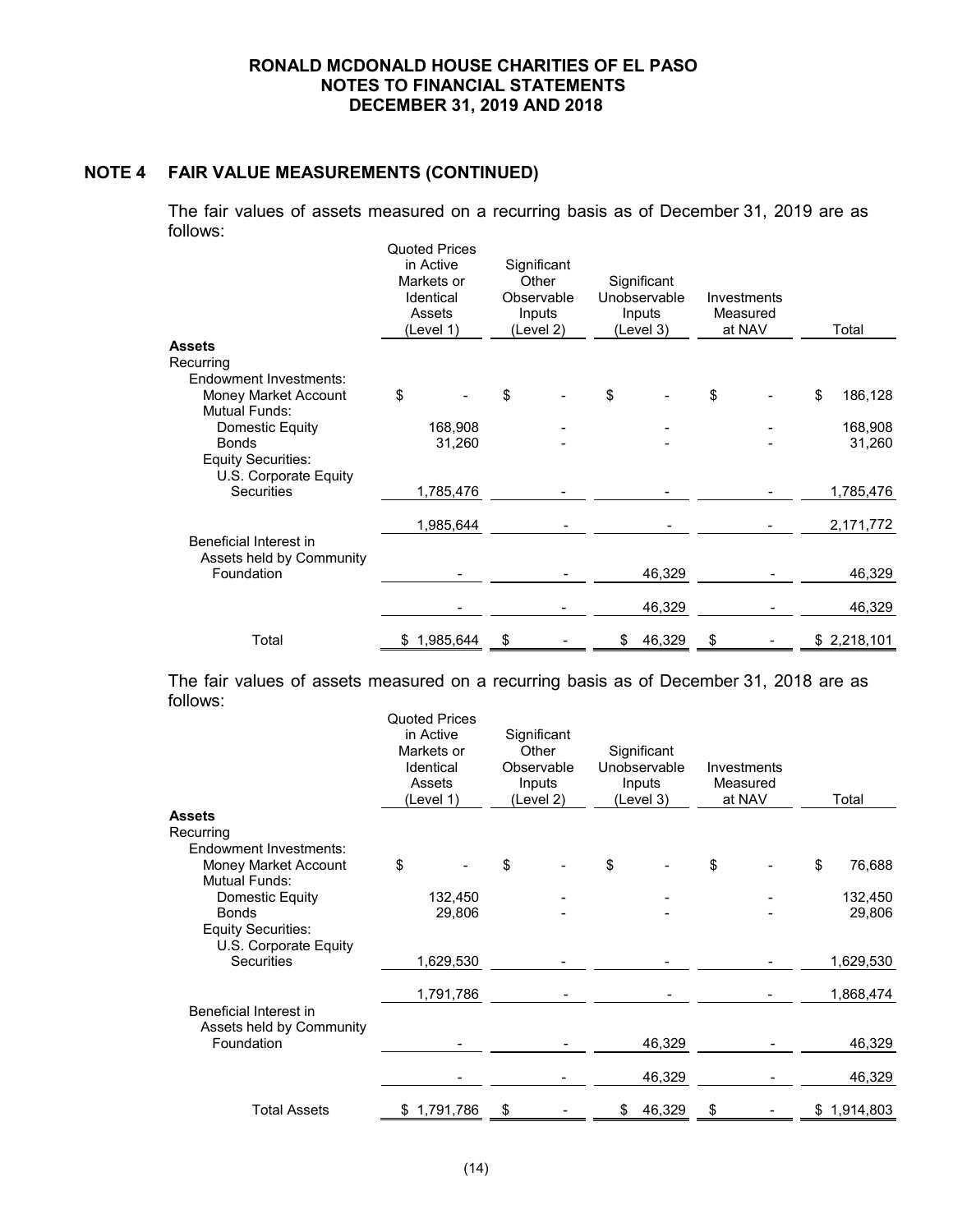# **NOTE 4 FAIR VALUE MEASUREMENTS (CONTINUED)**

Fair values for Level 1 investments are determined by reference to quoted market prices and other relevant information generated by market transactions. Fair values of Level 2 investments are determined by reference to quoted prices for similar assets in less active markets. Fair values of Level 3 investments are determined from valuation techniques in which one or more inputs are unobservable. The Organization reviewed and evaluated the values and assumptions used in determining the fair value of Level 3 financial instruments. The carrying amounts of all other assets and liabilities reflected in the statements of financial position for the Organization's financial instruments approximates their respective fair value due to the short-term maturities of those instruments. There have been no changes in valuation techniques and related inputs.

Assets measured at fair value on a recurring basis using significant unobservable inputs (Level 3):

|                                                                                                       |    | 2019   |   | 2018   |  |  |
|-------------------------------------------------------------------------------------------------------|----|--------|---|--------|--|--|
| <b>Beginning Balance</b>                                                                              | S  | 46,329 | S | 47,304 |  |  |
| Total Gains or Losses (Realized/Unrealized)                                                           |    |        |   |        |  |  |
| Included in Changes in Net Assets                                                                     |    |        |   | (975)  |  |  |
| <b>Purchases</b>                                                                                      |    |        |   |        |  |  |
| <b>Issues</b>                                                                                         |    |        |   |        |  |  |
| <b>Sales</b>                                                                                          |    |        |   |        |  |  |
| <b>Settlements</b>                                                                                    |    |        |   |        |  |  |
| Ending Balance                                                                                        | \$ | 46,329 |   | 46,329 |  |  |
| Change in Unrealized Gains or Losses for the Period                                                   |    |        |   |        |  |  |
| Included in the Change in Net Assets Relating to<br>Investments Still Held at End of Reporting Period | \$ |        | S | (975)  |  |  |

#### **Investments**

#### Overall Investment Objective

The overall investment objective of the Organization is to invest its assets in a prudent manner that will achieve a long-term rate of return sufficient to fund a portion of its annual operating activities and increase investment value after inflation. The Organization diversifies its investments among various asset classes incorporating multiple strategies and managers. Major investment decisions are authorized by the Board of Trustees which oversees the Organization's investment program in accordance with established guidelines.

The composition of investment income on the Organization's investment portfolio for the years ended December 31, 2019 and 2018 is as follows:

|                                    | 2019 |         |  |  | 2018       |
|------------------------------------|------|---------|--|--|------------|
| Interest and Dividend Income, Net  |      | 70.326  |  |  | 60,834     |
| Realized and Unrealized Gains, Net |      | 291,599 |  |  | (117, 757) |
| Investment Income, Net             |      | 361.925 |  |  | (56, 923)  |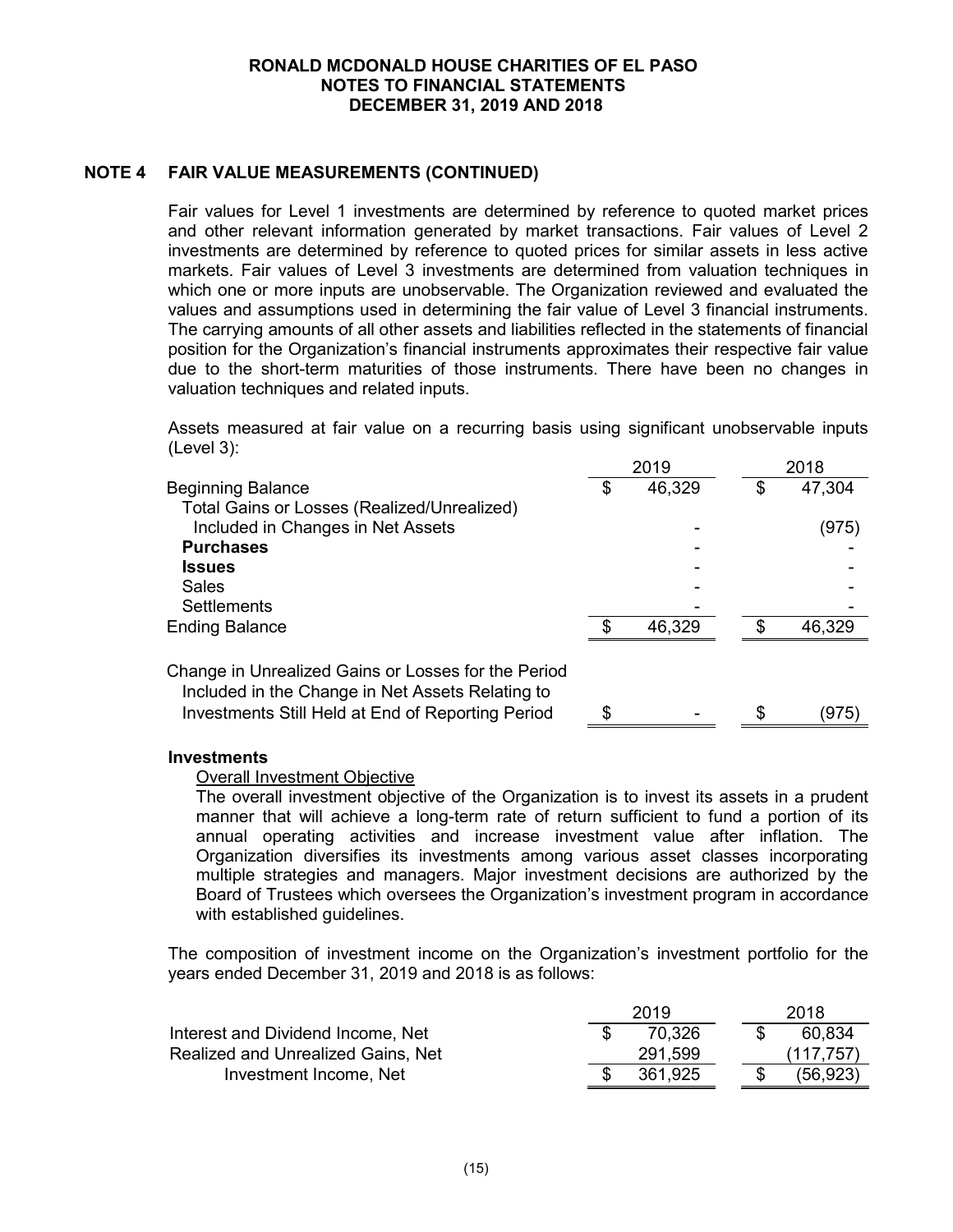# **NOTE 5 PROPERTY AND EQUIPMENT**

Property and equipment consist of the following as of December 31:

|                                       | 2019          | 2018       |
|---------------------------------------|---------------|------------|
| Land                                  | 455,243<br>\$ | 455,243    |
| <b>Buildings and Improvements</b>     | 1,456,357     | 1,456,357  |
| <b>Office Furniture and Equipment</b> | 400,171       | 404,202    |
| Automobiles                           | 29,406        | 29,406     |
| Total, at Cost                        | 2,341,177     | 2,345,208  |
| <b>Accumulated Depreciation</b>       | (1,023,578)   | (994, 713) |
| <b>Total Property and Equipment</b>   | 1,317,599     | 1,350,495  |

### **NOTE 6 BENEFICIAL INTEREST IN ASSETS IN EL PASO COMMUNITY FOUNDATION**

In 1985, the Organization established an endowment fund with El Paso Community Foundation and named the Organization as the beneficiary. The irrevocable agreement grants variance power to the Community Foundation, which allows he Community Foundation to modify any condition or restriction on its distributions for any specified organization if, in the sole judgement of the Community Foundation's Board of Directors, such restriction or condition becomes unnecessary, incapable of fulfillment, or inconsistent with the charitable needs of the community. The fund is held and invested by the Community Foundation for the Organization's benefit and is reported at fair value in the statements of financial position, with distributions and changes in fair value recognized in the statements of activities.

#### **NOTE 7 ENDOWMENT FUND**

The Organization's endowment consists of one fund established by a donor to provide annual funding for the House.

Absent explicit donor stipulations to the contrary, the Board of Trustees of the Organization has interpreted the Uniform Prudent Management of Institutional Funds Act (UPMIFA) as requiring the preservation of the fair value of the original gift as of the gift date of the donorrestricted endowment funds. As a result of this interpretation, the Organization classifies as net assets with donor restrictions (a) the original value of gifts donated to the endowment, (b) the original value of subsequent gifts to the endowment, and (c) accumulations to the endowment made in accordance with the direction of the applicable donor gift instrument at the time the accumulation is added to the fund. In accordance with the standard of prudence prescribed by UPMIFA, the Organization considers the following factors in making a determination to appropriate or accumulate donor-restricted endowment funds:

- (1) The duration and preservation of the various funds
- (2) The purposes of the donor-restricted endowment funds
- (3) General economic conditions
- (4) The possible effect of inflation and deflation
- (5) The expected total return from income and the appreciation of investments
- (6) Other resources of the Organization
- (7) The Organization's investment policies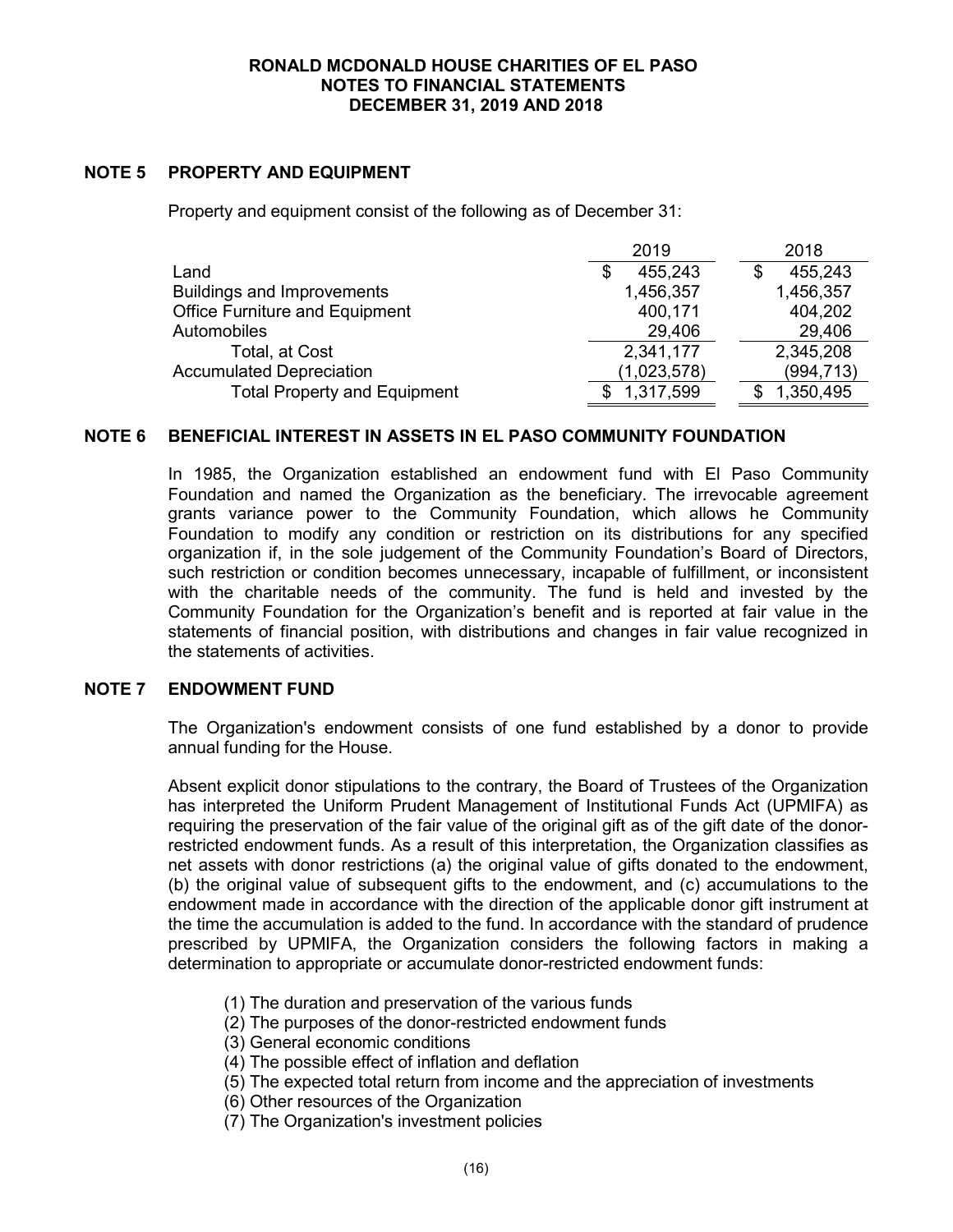# **NOTE 7 ENDOWMENT FUNDS (CONTINUED)**

*Investment Return Objectives, Risk Parameters and Strategies.* The Organization has adopted investment and spending policies, approved by the Board of Trustees, for endowment assets. Those policies attempt to provide a predictable stream of funding to programs supported by its endowment funds while also maintaining the purchasing power of those endowment assets over the long-term. Accordingly, the investment process seeks to achieve an after-cost total real rate of return, including investment income as well as capital appreciation, which exceeds the annual distribution with acceptable levels of risk. Endowment assets are invested in a well-diversified asset mix, which includes equity and debt securities, that is intended to result in a consistent inflation-protected rate of return that has sufficient liquidity to make an annual distribution of 5%, while growing the funds if possible. The Organization expects its endowment assets, over time, to produce an average rate of return of approximately 6% annually. Actual returns in any given year may vary from this amount. Investment risk is measured in terms of the total endowment fund; investment assets and allocation between asset classes and strategies are managed to prevent exposing the fund to unacceptable levels of risk.

Changes in endowment net assets and net assets by type of fund were as follows for the fiscal year ended December 31, 2019:

|                                                                                                                                           |    | Without<br>Donor<br><b>Restrictions</b> | With<br>Donor<br>Restrictions | Total         |
|-------------------------------------------------------------------------------------------------------------------------------------------|----|-----------------------------------------|-------------------------------|---------------|
| Endowment net assets, beginning of year                                                                                                   | \$ |                                         | \$<br>487,500                 | \$<br>487,500 |
| Investment return, net<br>Contributions<br>Appropriation of endowment                                                                     |    |                                         | 17,300                        | 17,300        |
| assets for expenditure                                                                                                                    |    |                                         | (17, 300)                     | (17,300)      |
| Other Changes:<br>Transfers to remove board-designated<br>endowment funds                                                                 |    |                                         |                               |               |
| Transfers to create board-designated<br>endowment funds                                                                                   |    |                                         |                               |               |
| Endowment net assets, end of year                                                                                                         | \$ |                                         | \$<br>487,500                 | \$487,500     |
| Board-designated endowment funds<br>Donor-restricted endowment funds:<br>Original donor-restricted gift<br>amount and amounts required to | \$ |                                         | \$                            | \$            |
| be maintained in perpetuity by donor<br>Portion subject to appropriation<br>under UPMIFA                                                  |    |                                         | 487,500                       | 487,500       |
| <b>Total funds</b>                                                                                                                        | S  |                                         | \$<br>487,500                 | \$<br>487,500 |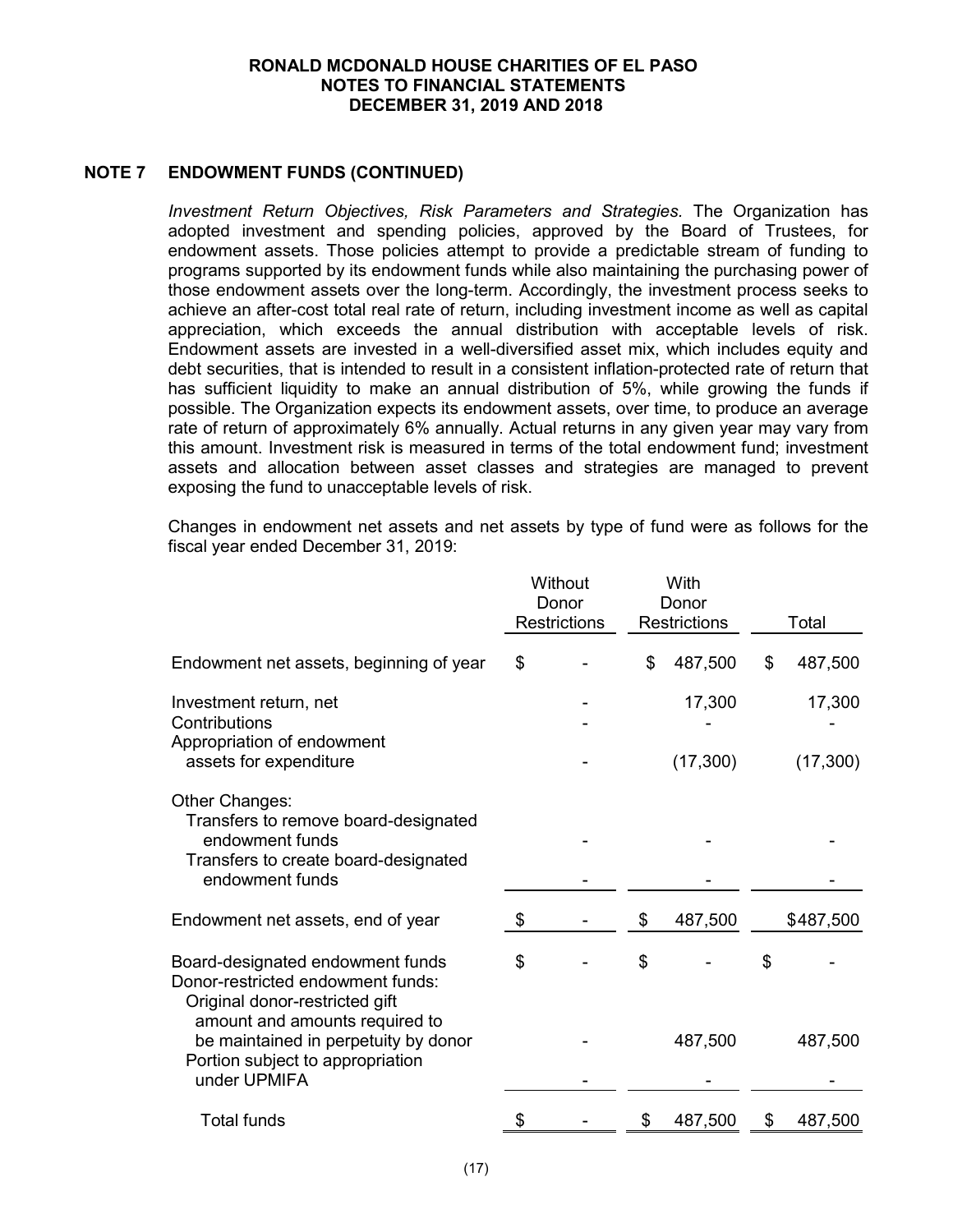# **NOTE 7 ENDOWMENT FUNDS (CONTINUED)**

Changes in endowment net assets and net assets by type of fund were as follows for the fiscal year ended December 31, 2018:

|                                                                                                            |    | Without<br>Donor    | With<br>Donor       |               |
|------------------------------------------------------------------------------------------------------------|----|---------------------|---------------------|---------------|
|                                                                                                            |    | <b>Restrictions</b> | <b>Restrictions</b> | Total         |
| Endowment net assets, beginning of year                                                                    | \$ |                     | \$<br>487,500       | \$<br>487,500 |
| Investment return, net<br>Contributions<br>Appropriation of endowment                                      |    |                     | 16,392              | 16,392        |
| assets for expenditure                                                                                     |    |                     | (16, 392)           | (16, 392)     |
| Other Changes:<br>Transfers to remove board-designated                                                     |    |                     |                     |               |
| endowment funds<br>Transfers to create board-designated<br>endowment funds                                 |    |                     |                     |               |
| Endowment net assets, end of year                                                                          | \$ |                     | \$<br>487,500       | \$<br>487,500 |
| Board-designated endowment funds<br>Donor-restricted endowment funds:<br>Original donor-restricted gift    | \$ |                     | \$                  | \$            |
| amount and amounts required to<br>be maintained in perpetuity by donor<br>Portion subject to appropriation |    |                     | 487,500             | 487,500       |
| under UPMIFA                                                                                               |    |                     |                     |               |
| <b>Total funds</b>                                                                                         | S  |                     | \$<br>487,500       | \$<br>487,500 |

*Fund Deficiencies.* From time to time, the fair value of assets associated with individual donor-restricted endowment funds may fall below the level that the donor or UPMIFA requires the Organization to retain as a fund of perpetual duration. There were no such deficiencies as of December 31, 2019 and 2018.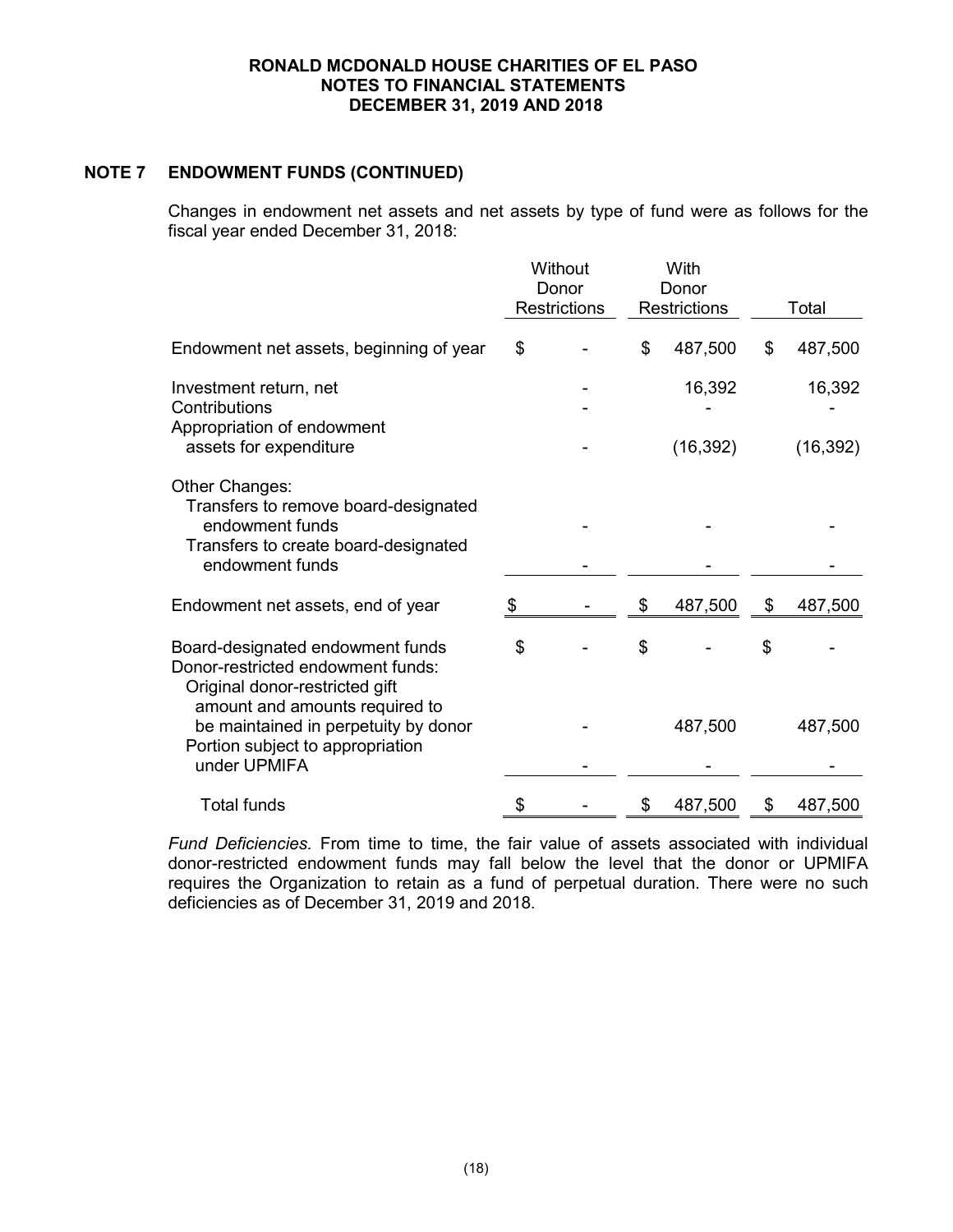# **NOTE 8 NET ASSETS WITH DONOR RESTRICTIONS**

Net assets with donor restrictions are restricted for the following purposes and periods as of December 31:

|                                                                                                                                                                                               | 2019                                   | 2018                          |  |  |
|-----------------------------------------------------------------------------------------------------------------------------------------------------------------------------------------------|----------------------------------------|-------------------------------|--|--|
| Subject to expenditure for specific purpose:<br><b>Program Activities:</b>                                                                                                                    |                                        |                               |  |  |
| Ronald McDonald Family Room<br><b>Pharmacy Fund</b><br><b>Family Relocation</b><br>Technology equipment                                                                                       | \$<br>1,962<br>7,631<br>4,058<br>9,094 | \$<br>2,187<br>8,042<br>4,391 |  |  |
|                                                                                                                                                                                               | 22,745                                 | 14,620                        |  |  |
| <b>Subject to passage of time:</b><br>For periods after December 31                                                                                                                           |                                        |                               |  |  |
| Subject to the Organization's spending policy and<br>appropriation:<br>Ronald McDonald House Operations:<br>Original donor-restricted gift amount and<br>amounts required to be maintained in |                                        |                               |  |  |
| perpetuity by donor<br><b>Accumulated Gain (Losses)</b>                                                                                                                                       | 487,500                                | 487,500                       |  |  |
| Total – Ronald McDonald House Operations                                                                                                                                                      | 487,500                                | 487,500                       |  |  |
| Total net assets with donor restrictions                                                                                                                                                      | 510,245<br>\$                          | \$<br>502,120                 |  |  |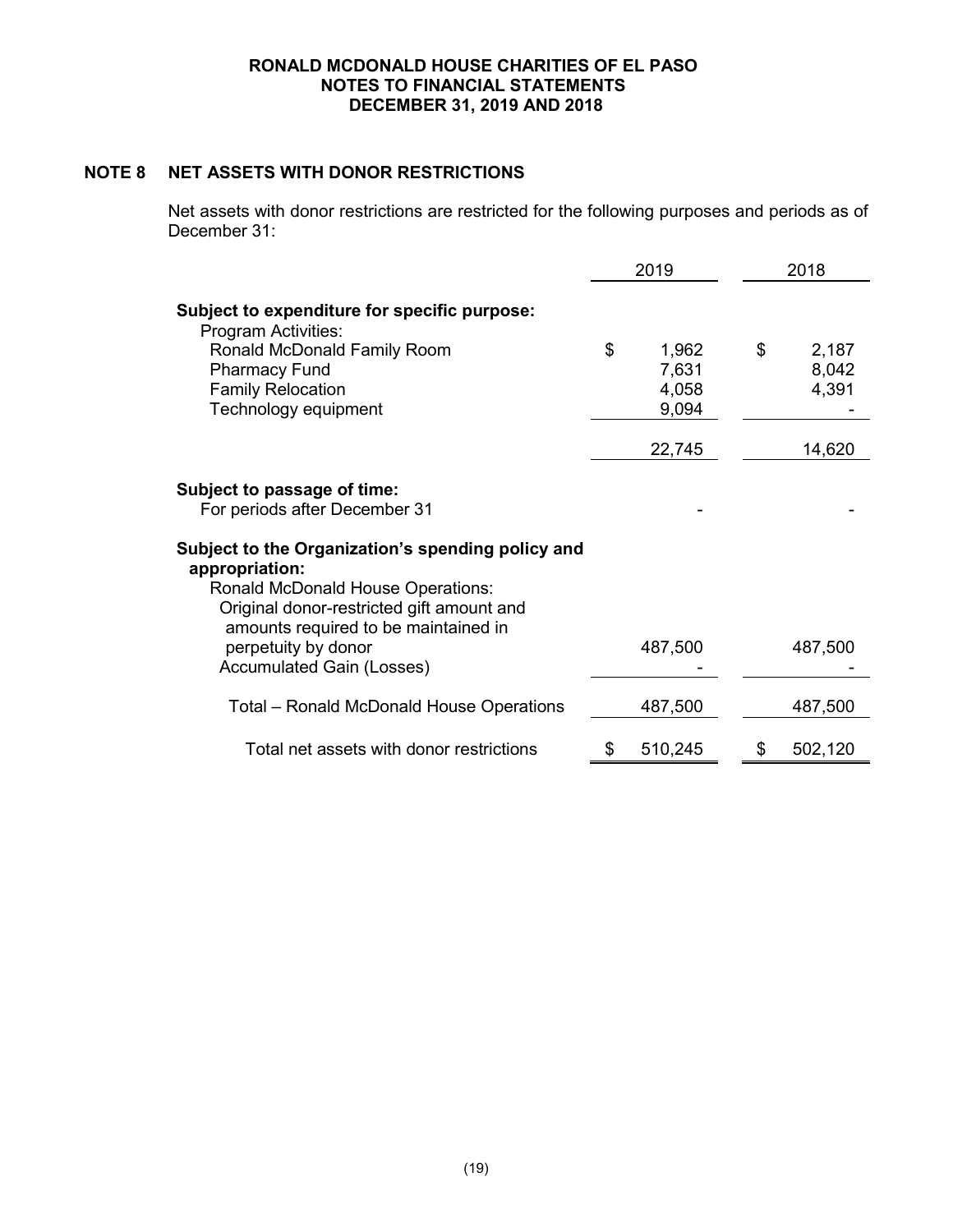# **NOTE 9 NET ASSETS RELEASED FROM DONOR RESTRICTIONS**

Net assets were released from donor restrictions by incurring expenses satisfying the restricted purpose or by occurrence of the passage of time or other events specified by donors as follows for the year ended December 31, 2019 and 2018:

|                                                                                                                                                                                                               |     | 2019                                  |     | 2018                                   |  |  |
|---------------------------------------------------------------------------------------------------------------------------------------------------------------------------------------------------------------|-----|---------------------------------------|-----|----------------------------------------|--|--|
| Purpose restrictions accomplished:<br>Ronald McDonald House<br>Ronald McDonald Family Room<br><b>Pharmacy Fund</b><br><b>Family Relocation</b><br><b>Personnel Development</b><br><b>Technology Equipment</b> | \$  | 17,300<br>225<br>411<br>333<br>15,906 | S   | 30,568<br>3,600<br>165<br>609<br>4,991 |  |  |
| <b>Total restrictions released</b>                                                                                                                                                                            | \$. | 34,175                                | \$. | 39,933                                 |  |  |

# **NOTE 10 DONATED GOODS AND SERVICES**

The fair value of donated goods and services included as contributions in the financial statements and the corresponding expense categories for the years ended December 31, 2019 and 2018 are as follows:

|                             | 2019 |       |  | 2018  |  |  |
|-----------------------------|------|-------|--|-------|--|--|
| <b>Landscaping Services</b> | S    | 400   |  | 1,000 |  |  |
| <b>Printing Services</b>    |      | 200   |  | 49    |  |  |
| <b>Retail Benefits</b>      |      | ۰     |  | 33    |  |  |
| <b>Accounting Services</b>  |      | 3,000 |  | -     |  |  |
| Total                       | S    | 3,600 |  | 1,082 |  |  |

# **NOTE 11 TAX-DEFERRED ANNUITY PLAN**

The Organization has a tax-deferred annuity plan qualified under Section 403(b) of the Internal Revenue Code. The plan covers full-time employees of the Organization. The Organization contributes 50% of employee elective deferrals up to 6% of the active participant's compensation to the plan for qualified employees. Employees may make contributions to the plan up to the maximum amount allowed by the Internal Revenue Code if they wish. Employer contributions to the plan were \$4,537 and \$1,680 for the years ended December 31, 2019 and 2018, respectively.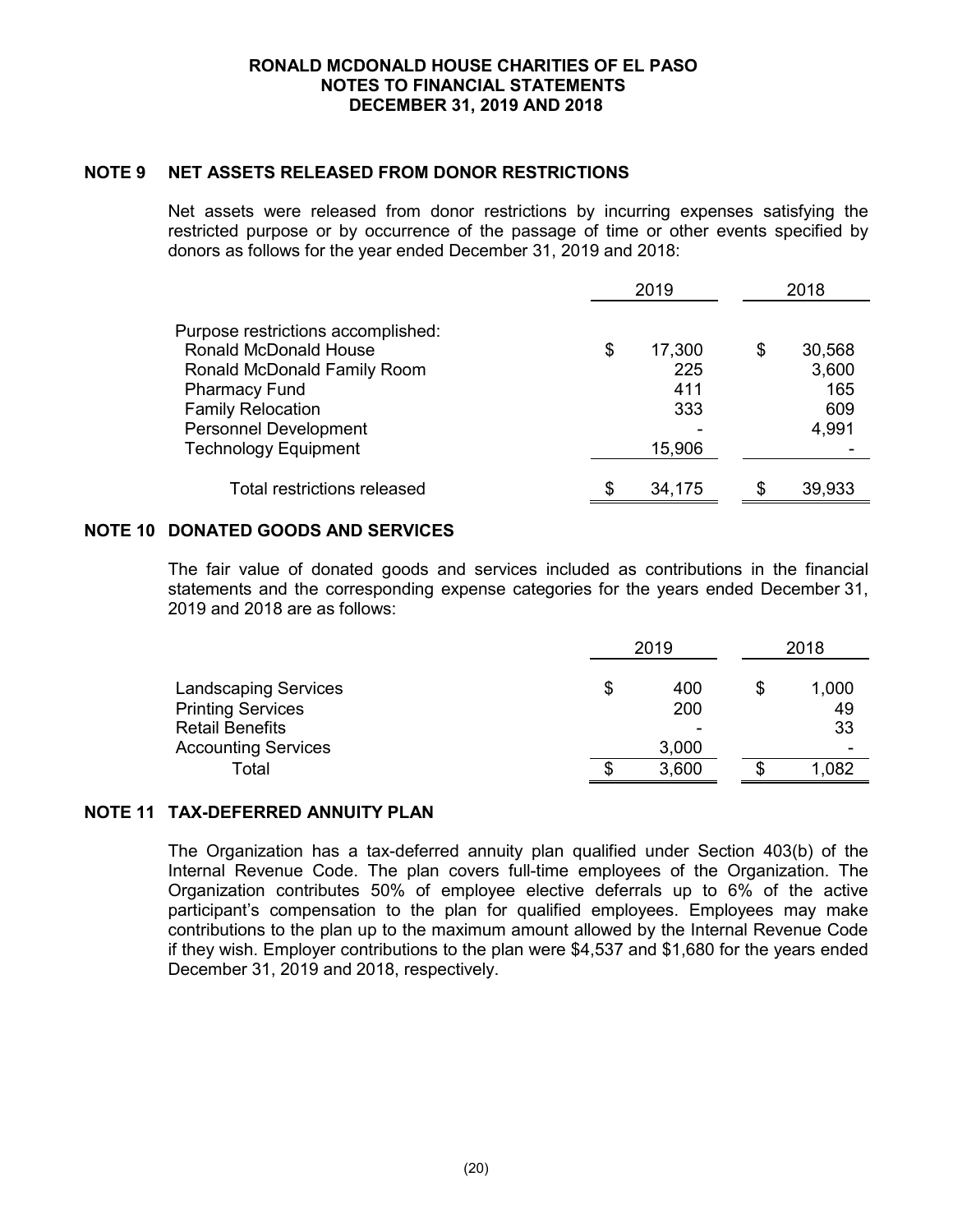### **NOTE 12 OPERATING LEASES**

The Organization has two non-cancelable operating leases, for equipment, that expire at various dates through 2024. Rental expense was \$11,401 and \$1,870 for each of the years ended December 31, 2019 and 2018, respectively.

Future minimum lease payments under operating leases that have remaining terms in excess of one year are as follows:

| Year Ending December 31, | Amount      |
|--------------------------|-------------|
| 2020                     | \$<br>2,833 |
| 2021                     | 2,587       |
| 2022                     | 1,846       |
| 2023                     | 1,846       |
| Total                    | 9,112       |

# **NOTE 13 TRANSACTIONS WITH RELATED ENTITIES**

Ronald McDonald House Charities (RMHC) is a system of independent, separately registered public benefit organizations, referred to as "Chapters" within the global organization. The Organization is an independent operating Chapter within the RMHC system. Each Chapter is licensed by McDonald's Corporation and Ronald McDonald House Charities, Inc. to use RMHC related trademarks in conjunction with fundraising activities and the operation of its programs; the License Agreement also sets standards of operations for programs, governance, finance, branding and reporting.

Ronald McDonald House Charities, Inc. (RMHC Global), a separately registered nonprofit organization, ensures delivery of the mission across the globe. As a center of excellence, RMHC Global builds and sustains a robust infrastructure of support to the network of Chapters, including operations, licensing and compliance, finance, risk management, communications, marketing and development. The Organization receives 75% of net revenues from all national fundraising efforts facilitated by RMHC Global, as defined by the license agreement. During the years ended December 31, 2019 and 2018, the Organization received \$89,270 and \$110,987, respectively, from these revenue streams.

#### **NOTE 14 CONCENTRATIONS**

In 2019 and 2018, the golf tournament generated 28% and 30% of the total revenues and support.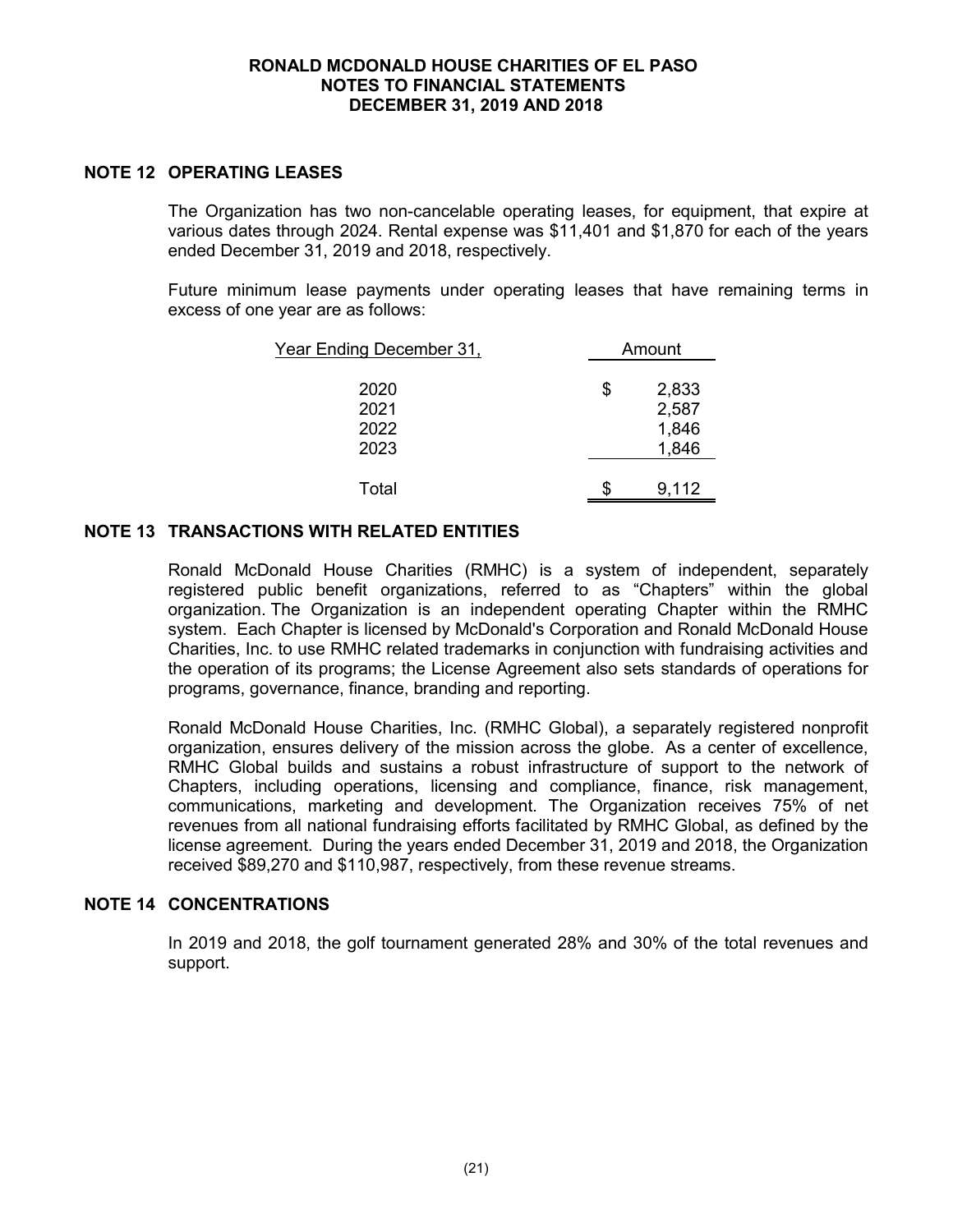# **NOTE 15 CHANGE IN ACCOUNTING PRINCIPLES**

In May 2014, the Financial Accounting Standards Board (FASB) issued Accounting Standards Update (ASU) 2014-09, *Revenue from Contracts with Customers (Topic 606).* Subsequent to May 2014, the FASB issued six ASUs to clarify certain matters related to Topic 606. Topic 606 supersedes the revenue recognition requirements in FASB ASC 605, *Revenue Recognition*, and requires the recognition of revenue when promised goods or services are transferred to customers in an amount that reflects the consideration to which an entity expects to be entitled in exchange for those goods or services. The updates address the complexity of revenue recognition and provide sufficient information to enable financial statements users to understand the nature, amount, timing, and uncertainty of revenue and cash flows arising from contracts with customers.

The Organization's financial statements reflect the application of ASC 606 guidance beginning in 2018. No cumulative-effect adjustment in net assets was recorded because the adoption of ASU 2014-09 did not significantly impact the Organization's reported historical revenue.

Additionally, in June 2018, FASB issued Accounting Standards (ASU) 2018-08, *Accounting Guidance for Contributions Received and Made.* This ASU was issued to clarify accounting guidance for contributions received and contributions made. The amendments to this ASU assists entities in (1) evaluating whether transactions should be accounted for as contributions (nonreciprocal transactions) within the scope of Topic 958, Not-for-Profit Entities, or as an exchange (reciprocal) transactions subject to other guidance and (2) determining whether a contribution is conditional. The implementation of this standard had no impact on the financial statements

#### **NOTE 16 RECENT ACCOUNTING PRONOUNCEMENTS**

#### **Leases**

In February 2016, the FASB issued amended guidance for the treatment of leases. The guidance requires lessees to recognize a right-of-use asset and a corresponding lease liability for all operating and finance leases with lease terms greater than one year. The guidance also requires both qualitative and quantitative disclosures regarding the nature of the Organization's leasing activities. The guidance will initially be applied using a modified retrospective approach. The amendments in the guidance will be effective for the year ending December 31, 2021. Early adoption is permitted. Management is evaluating the impact of the amended lease guidance on the Organization's financial statements.